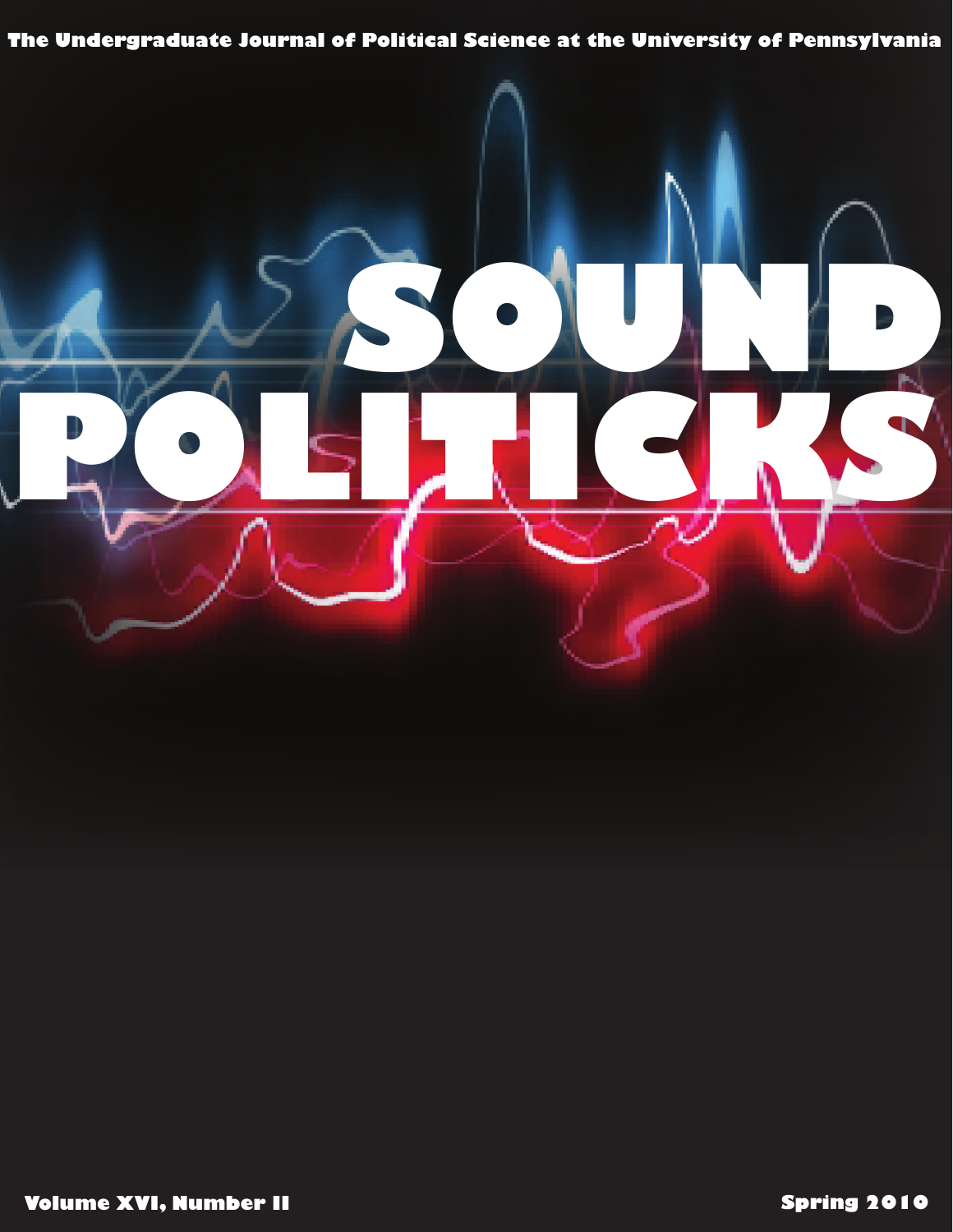# **EDITOR'S NOTE**

Dear Readers,

When you flip through the pages of this journal, I invite you to take a global adventure with us. These articles will transport you from the Supreme Court bench to jail cells, America to Iran, and the time of William Shakespeare to the present.

First, you will experience a time warp into the literary world of the the late 1500's to draw a connection between William Shakespeare and the political electorate. Next, you will be flown on a learning journey overseas to Iran, to examine the rising of Iran's Revolutionary Guard Corps, and their influence over the Iranian people. Following, you will harbor a jail cell with prison inmates as you take an inside look at the troubling reality of the American penal system.

After reading about the concerns surrounding the upholding of the Constitution in the face of national security, you will be brought back to Penn under the knowledgable wing of Professor Rogers Smith. With him, you will obtain insight into the past, present, and future of the highest court in America. The Supreme Court's impact on future cases and the potential overturning of past decisions will certainly ripple throughout society.

So take a step back from where you are, and let this journal take you somewhere else.

Happy exploring,

Jusan Juo

Susan Luo Editor-in-Chief

Editor-in-Chief: Susan Luo

Editorial Board: Jean Pierre Feghali Raquel Finkelstein Abigail Hathaway Emma Margolin Katie McCarthy Jessica Parisi Sonya Sackner-Bernstein

Faculty Advisor: Dr. Eileen Doherty-Sil

Thank you to our sponsors: Political Science Department, Pi Sigma Alpha, the National Political Science Honor Society, Fox Leadership Program

And a special thanks to: Dr. Rogers Smith Ms. Marcia Dotson Ms. Ijanaya Sanders

SOUND POLITICKS is the official Undergraduate Journal of Political Science at the University of Pennsylvania. It is published biannually and covers a wide range of political topics.

SOUND POLITICKS accepts submissions yearround from undergraduates of any class or major. Articles must include footnote citations and not exceed 4,000 words. Each semester, the author of the best article submission will receive a \$100 prize.

All inquiries should be addressed to: SoundPoliticks@gmail.com.

Applications for positions on the editorial, productions, and business staffs are available.

All rights reserved. Reproduction in whole or in part without written permission is prohibited.

(c) 2010 University of Pennsylvania. Published by Replica Global.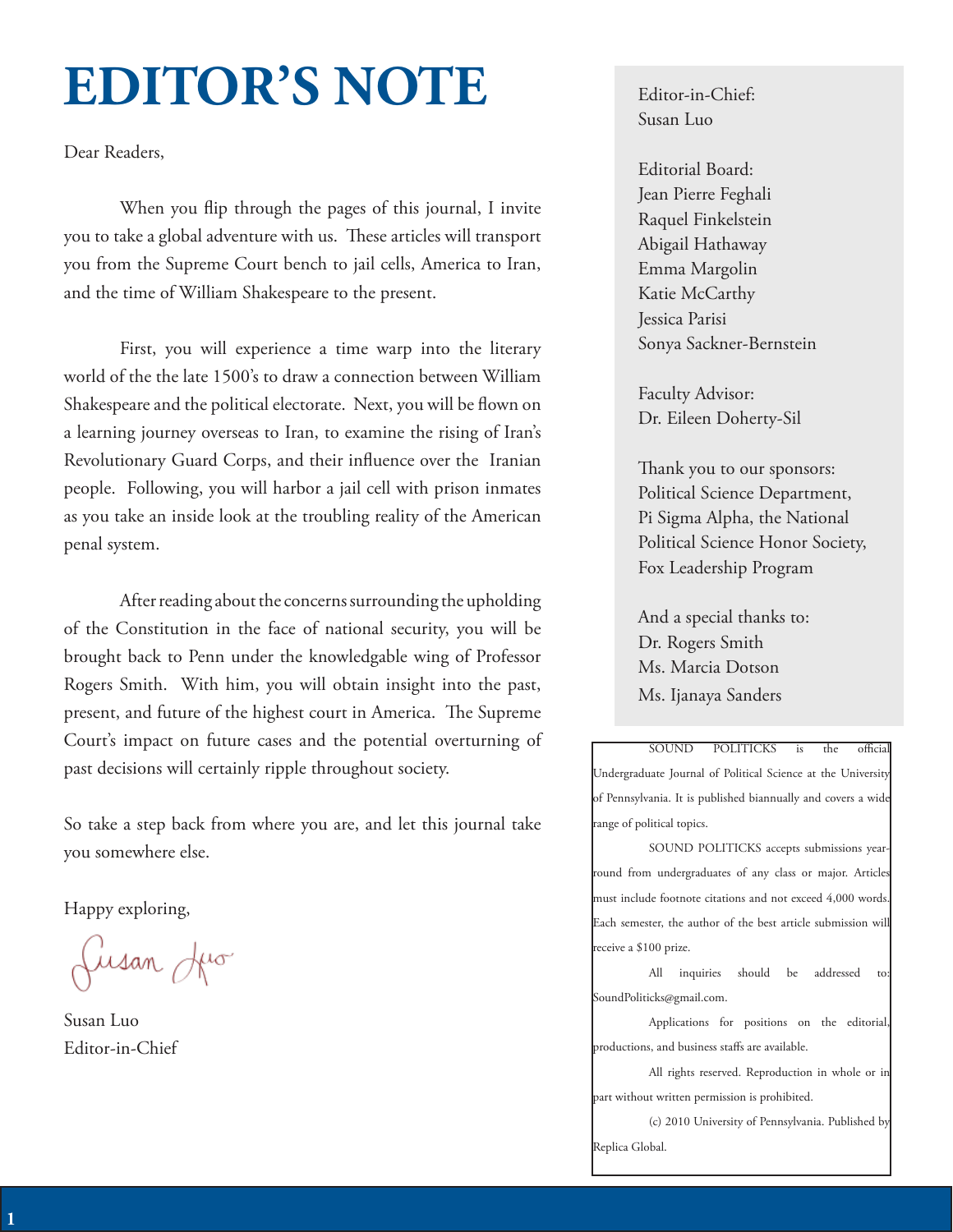# **SOUND POLITICKS**

*The Undergraduate Journal of Political Science at the University of Pennsylvania*

| Democracy within Empire: the Hidden Potential for the People in Shakespeare's<br>Julius Caesar and Coriolanus<br>*Winner of the Spring 2010 Sound Politicks Best Article Prize |
|--------------------------------------------------------------------------------------------------------------------------------------------------------------------------------|
| An Ideological Army: The Rising Dominance of Iran's Revolutionary Guard Corps                                                                                                  |
| American Exceptionalism: The Defining Institutions of the Carceral State                                                                                                       |
| A Balancing Act: Constitutional Concerns and National Security                                                                                                                 |
| <b>Hot Topic: The Supreme Court</b><br><b>Interview with Professor Rogers Smith</b>                                                                                            |

 "*May the first principles of Sound Politicks be fix'd in the minds of youth.*" -Benjamin Franklin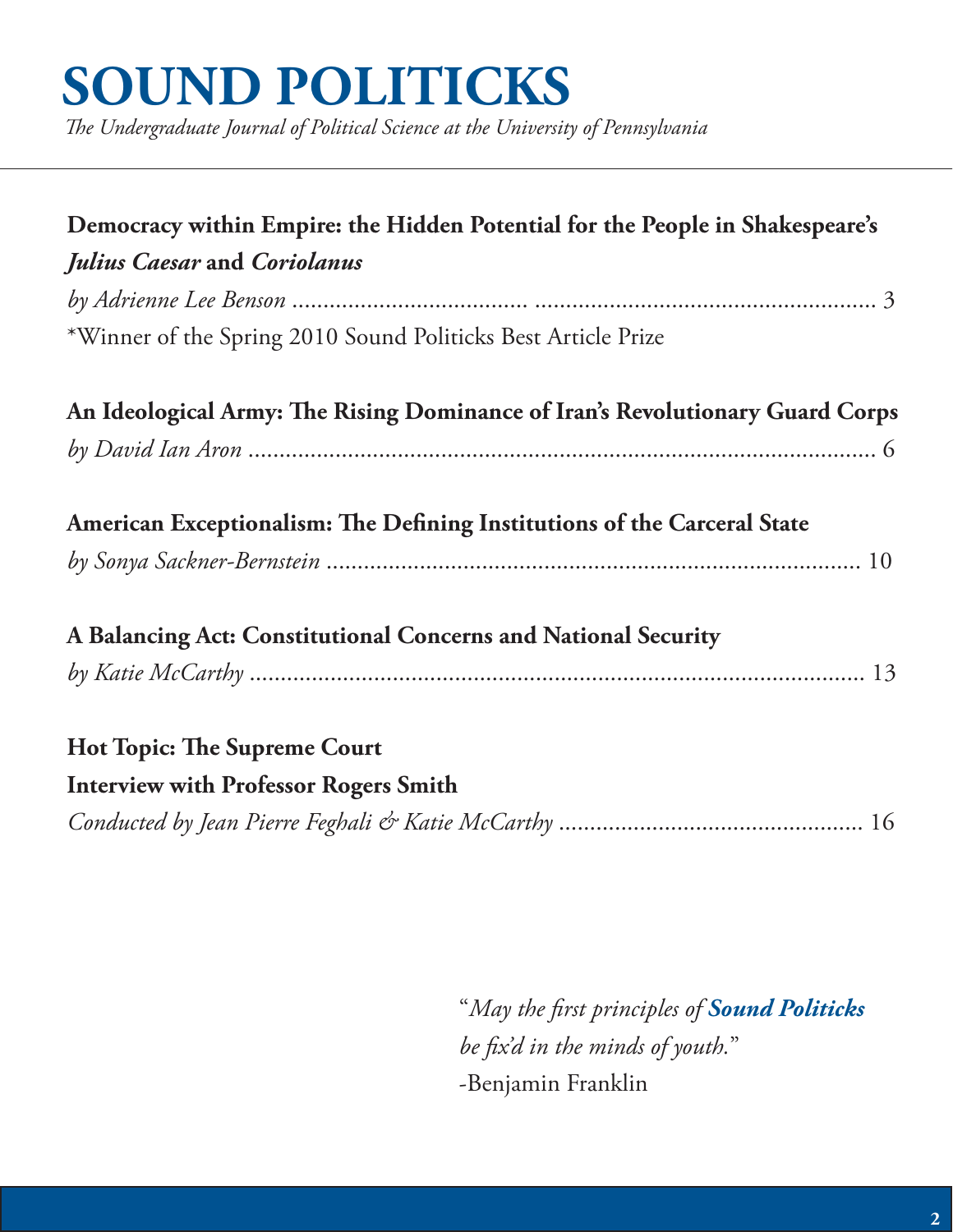## **Democracy within Empire: the Hidden Potential for the People in Shakespeare's Julius Caesar and Coriolanus**

## *by Adrienne Lee Benson*

There is a broad spectrum of opinions in American political science over the decision-making capacities of voters. There are those who argue that ignorance and irrationality dominate the electorate<sup>1</sup>, and then the more optimistic view that ignorance is rational and that voters know how to make the right decision with limited information<sup>2</sup>. Others argue that "voters are not fools" and know their own interests<sup>3</sup>, while some express the pessimistic perspective that no real preferences can possibly be expressed by voters in a system with more than two choices<sup>4</sup>. In recent decades, political theory has taken a dramatically positive turn with the growing prominence of the theory of deliberative democracy, which not only assumes the capacity for rational decision-making on the part of democratic citizens but also argues that the use of reason is morally demanded in a truly just and fair society<sup>5</sup>. However, much doubt remains about the ability of average citizens—or even elites—to live up to the ideal of reasoned and autonomous decision-making that deliberative democracy implies.

Even so, it is possible to be pessimistic about the rationality of democratic citizens while remaining optimistic about democracy itself and, therefore, to arrive at the Churchillian conclusion that although democracy may be a questionable system, it is certainly the best system available. To demonstrate the ways in which democracy can be a workable and even preferable system despite ignorance or short-sightedness on the part of its participants, I examine two works of the great democracy skeptic William Shakespeare. Both a poet and a political theorist, Shakespeare took a mostly negative view of "the People" in his works, often portraying them as vacuous, manipulable, and unable

to judge the truly worthy. In two of his Roman plays, Coriolanus and Julius Caesar, Shakespeare warns against the power of the "rabble," who can bring tragedy to their Empire through their ignorance and gullibility. Coriolanus tells the story of a Roman general forced into exile by tribunes who, empowered by popular support, almost doom Rome to ruin. In Julius Caesar, Shakespeare provides one of the most powerful literary illustrations of voter irrationality when the People trade in their loyalty to Brutus in order to wage war against him after Mark Antony's funeral oration. In examining these works, I do not seek to present them as evidence for the ignorance of a democratic electorate; they are, of course, historical fiction. Rather, I demonstrate that even in the most egregious cases of the People's incapacity to reason, democracy is salvageable—and for several reasons.

In Julius Caesar and Coriolanus, Shakespeare challenges democracy as a form of government whose moral authority is derived from the act of self-governance by the People. Both plays portray the plebeians of Rome as a mob lacking autonomy and principle; in Shakespeare's accounts, the People cannot make decisions independent from elite influence. Moreover, in each play the malleability and ignorance of commoners enables the destruction of great and, in Shakespeare's view, worthy figures of the Roman Empire. Given this portrayal of the People, and Shakespeare's skepticism about their decision-making power, there are several purposes that democracy can serve. First, in an elitist vision, democracy might take the form of an additional playing field for competition among political elites. In a second, more egalitarian perspective, democracy may hold the promise of developing a more autonomous People that heretofore has been deprived of the political education necessary to make decisions—a vision of political learning-by-doing. However, although both these visions offer a meaning of democracy in the absence of an autonomous People, they are each bounded by the fact that they are situated in either an elite or egalitarian perspective. A third conception of democracy takes account of the whole of the state: democracy means stability and effectiveness for society because it enables controversy to be expressed and resolved within state institutions, whose legitimacy is in turn strengthened in the eyes of those subject to their decisions. These three conceptions of democracy—elite-focused, Peoplefocused, and state-focused—provide meaning for democracy despite the skepticism expressed in Julius Caesar and Coriolanus.

#### THE ELITIST VISION

The elitist vision of democracy accepts the People as an empty vessel for use by elites in competition amongst themselves. In this view, no autonomous decision-making power of the People is necessary to fulfill the purpose of democracy, which merely creates an additional, though significant, playing field for the aristocracy. For example, Joseph Schumpeter offers an account of democracy wherein the People has no "effective volition"; the will of the people cannot rule because that will does not exist in

<sup>&</sup>lt;sup>1</sup> Angus Campbell, Philip Converse, Warren Miller, and Donald Stokes. The American Voter (Chicago: University of Chicago Press, 1960). See also: Christopher H. Achen and Larry M. Bartels, "Blind Retrospection: Electoral Responses to Drought, Flu, and Shark Attacks," 27 January 2004. Available at: <http://www.international.ucla.edu/media/files/PERG.Achen.pdf>. 2 Samuel Popkin, The Reasoning Voter. Communication and persuasion in presidential campaigns 2nd edition (Chicago: University Of Chicago Press, 1994). See also: Anthony Downs, An economic theory of democracy (New York: Harper and Row, 1957).

<sup>&</sup>lt;sup>3</sup> V.O. Key, The Responsible Electorate: Rationality in Presidential Voting, (Cambridge, MA: Harvard University Press, 1966). See also: Jon Krosnick, "Government policy and citizen passion: A study of issue publics in contemporary America," Political Behavior Vol, 12 (1990) 59-92.

<sup>4</sup> See: "Arrow's Impossibility Theorem." Available at: < http://alumnus.caltech. edu/~seppley/Arrow%27s%20Impossibility%20Theorem%20for%20Social%20 Choice%20Methods.htm>.

<sup>&</sup>lt;sup>5</sup> Amy Gutmann and Dennis Thompson, Why Deliberative Democracy? (Princeton, NJ: Princeton University Press, 2006).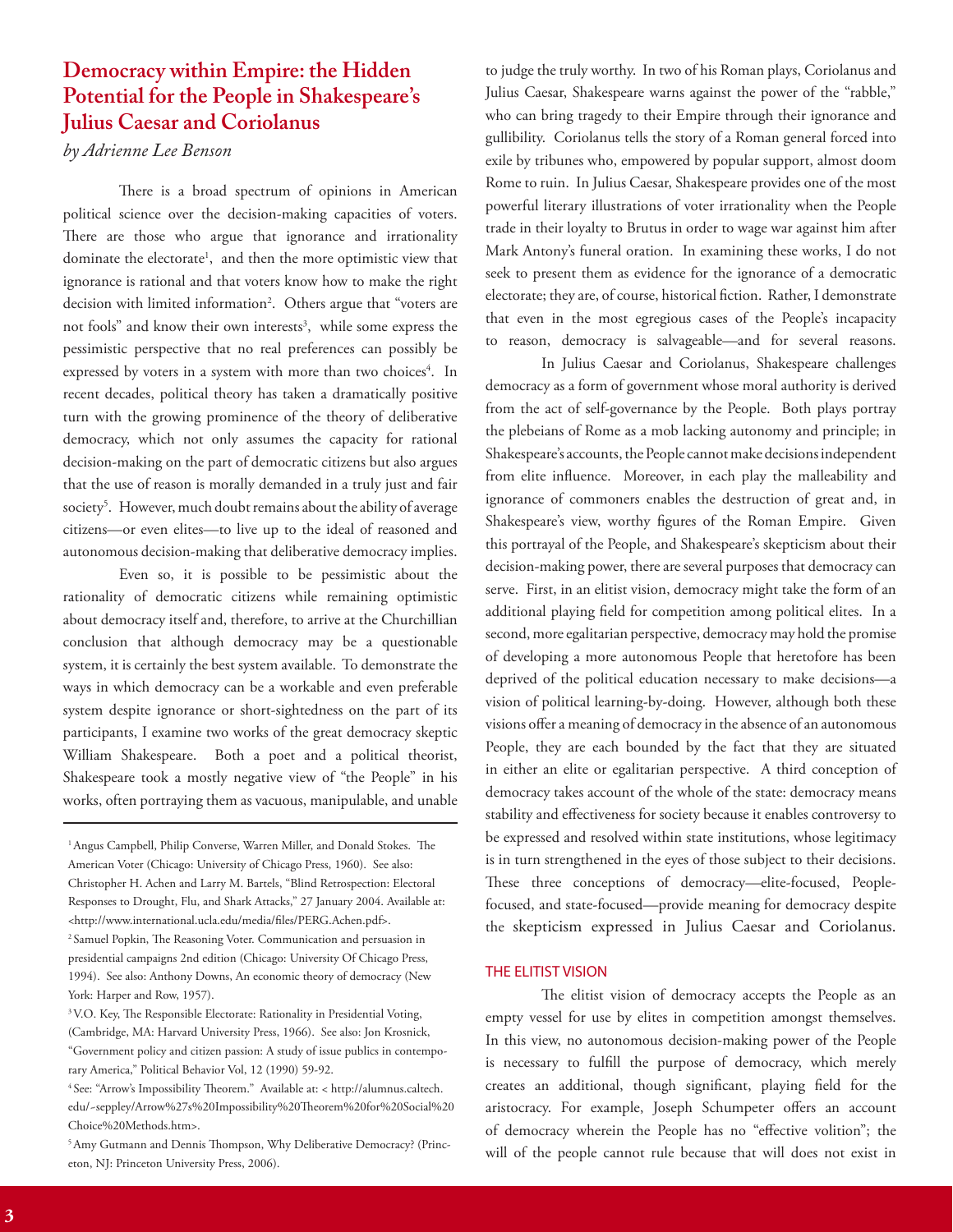any coherent or real way beyond that which is manufactured by elites.<sup>6</sup> According to Schumpeter, all initiative lies with the competing elites—the People passively accept their leadership after a struggle among the contenders.7 Thus, an elite-focused view allows democracy to retain meaning while simultaneously rejecting autonomous decision-making capacity on the part of the People.

This elitist meaning of democracy does not remove the People from the political picture, however. In fact, they play a critical role in that the conquest of their vote, even in the Schumpeterian account, is the fundamental test of political leadership and success. The support of the people is the measure of the leader—not the honorable qualities she might possess in isolation from the People. In this way, an elitist meaning of democracy relates to Max Weber's account of charismatic legitimacy, wherein a person achieves leadership only if their unique worthiness is recognized by others.8 When a charismatic leader loses the People's support, he or she immediately loses legitimacy and, therefore, his or her position. This account is much less stable than Schumpeter's conception of democratic leadership, which does not allow the People a similar power of immediate recall. However, both versions of democratic leadership reveal that even in elite-centered accounts of democracy in which the People have no autonomous will they still play a necessary and meaningful role in politics.

Shakespeare provides examples of elite-centered democracy in both Julius Caesar and Coriolanus. In both plays the plebeians demonstrate a lack of "effective volition" and a vulnerability to demagogues; however, in both plays the plebeians also possess considerable power, even if the direction of that power does come from the People themselves. In Julius Caesar, the plebeians turn quickly from anger at Caesar's death to supporting Brutus's claims that Caesar's ambition required his assassination and then back again into a murderous mob in pursuit of Brutus and his fellow conspirators, all within the space of a single scene.<sup>9</sup> Certainly, the demagoguery of Mark Antony's speech reveals that the "will" of the People does not exist independently from elite manipulation. Yet, it also shows the fundamental importance of the People to political competition among elites. Shakespeare offers similar examples of elitist democracy in Coriolanus. At the outset of the play, the plebeians call Martius (later Coriolanus) the "chief enemy of the people,"10 but they later vote him Consul for displaying his battle

wounds.11 Shortly afterward, the tribunes convince the plebeians to rescind their support for Coriolanus and to banish him.<sup>12</sup> Like the plebeians in Julius Caesar, those in Coriolanus lack autonomous will, yet they remain powerful in that they are the means by which elites engage in political competition. Thus, one way in which democracy can retain meaning despite a lack of autonomous decision-making by the People is an elite-focused account in which aristocrats compete on the passive playing field of the people.

#### THE EGALITARIAN VISION

In contrast, an egalitarian approach to the people's lack of "effective volition" views democracy as the process by which the people can develop the capacity for autonomous decisionmaking. This account does not reject the argument that the People lack autonomy, but it views this lack of self-determination as the result of aristocratic political structures rather than an inherent quality of the People. It assumes that the capacity for political decision-making is a learned, rather than inborn, skill. Without opportunities for making political decisions and learning-bydoing, the People will never achieve the ability to effectively control its political power—which even the elitist account admits the People to possess, if only in an uncontrollable manner. This egalitarian perspective accuses the elitist account of reliance on circular reasoning: elites prevent the People from engaging in the decision-making processes necessary for developing political skill, and then justify this exclusion with the claim that the People have not developed political skill. Thus, elites define political worthiness in ways that perpetuate their own control. In the egalitarian view, the meaning of democracy is its potential to deconstruct value systems that preserve elite status, to educate the People, and to transform the People into effective political decision-makers.

On first glance, the disdain for the People in Shakespeare's work would seem to preclude any support for the egalitarian view. However, Coriolanus provides at least two pieces of evidence that political skill and worthiness are learned, rather than natural, qualities. First, Coriolanus' mother, Volumnia, reveals that his heroic military prowess was deliberately developed by the manner in which he was raised. Volumnia boasts that she purposely sent her son into battle in order to shape him into a military hero: "I, considering how honour would become such a person...was pleased to let him seek danger where he was like to find fame. To a cruel war I sent him, from whence he returned, his brows bound with oak."13 Second, the contrast between the anger of the plebeians and the adoration of Coriolanus by the Volscian soldiers reveals the power of institutions to shape the behavior of people subject to

<sup>6</sup> Joseph Schumpeter. Capitalism, Socialism and Democracy, (New York: Harper & Brothers, 1942) 259 – 265.

<sup>7</sup> Ibid, 270.

<sup>8</sup> Max Weber. Economy and Society, (Berkeley, CA: University of California Press, 1978) 1112 – 1113.

<sup>9</sup> William Shakespeare. Julius Caesar, ed. Arthur Humphreys (Oxford: Oxford University Press, 1984) Act III, Scene 2, pp. 174 – 186.

<sup>10</sup> William Shakespeare, Coriolanus, ed. Philip Brockbank (London: The Arden Shakespeare, 2006) Act I Scene 1, p. 95.

<sup>&</sup>lt;sup>11</sup> Ibid, Act II, Scene 3. pp. 183 - 187.

<sup>12</sup> Ibid, Act II, Scene 3. pp. 189 – 193.

<sup>&</sup>lt;sup>13</sup> Coriolanus, Act I, Scene 3. p. 120.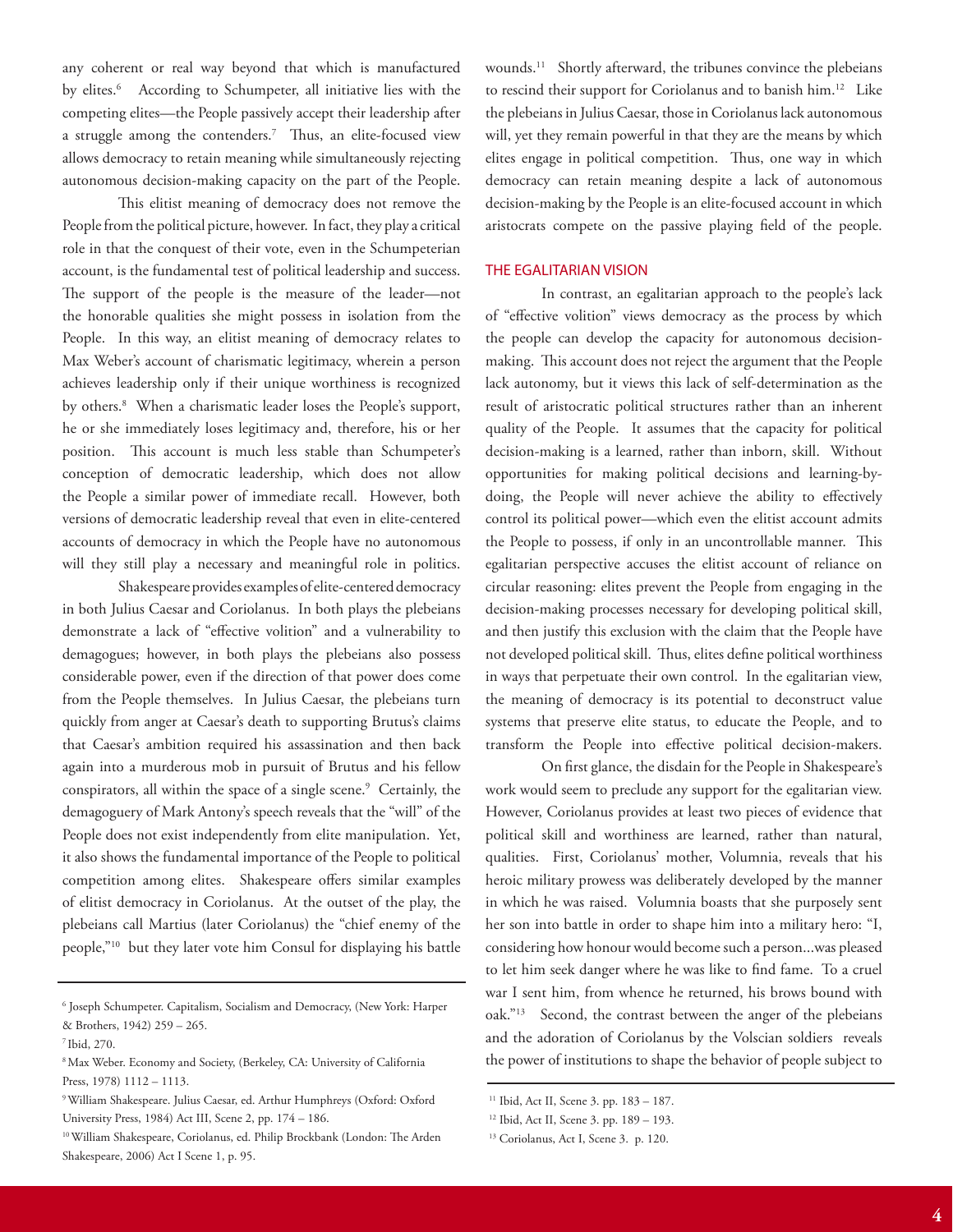those institutions.14 In this case, the experience of military discipline predisposes the soldiers to welcome an authoritarian leader. Political behavior is learned, not inherent. These elements of the play support the egalitarian understanding that the People's lack of autonomy is not a natural characteristic, but instead the result of the institutions in which their identities and capacities are constructed. Democracy, in this view, offers the People an opportunity to develop a real political will through a process of learning-by-doing and through the deconstruction of aristocratic standards of political worthiness.

#### THE THIRD WAY: STABILITY

Both the elitist and egalitarian views demonstrate that democracy can retain meaning even if the People lack autonomous decision-making power. However, these accounts are heavily situated in the perspective of the social class whose interests they advance, and they do little to reconcile the tensions between these groups. To account for the whole of society under conditions of uncertainty regarding the will of the People, a third meaning of democracy focuses on a value threatened in both Julius Caesar and Coriolanus: the stability of the state. Maintaining stability requires that conflicts be addressable through the institutions and procedures of the state in a way that convinces conflicting parties that their claims have been recognized, or at least considered. Without that trust, citizens may seek redress outside the procedures and structure of the state and thereby risk the stability of the state itself. Democracy, if conceived as including regular contests for leadership over time, helps to keep conflicts within the bounds of the state in two ways. First, democracy creates a regularized, procedure-based outlet for the People who might otherwise rebel or turn to destabilizing demagogues for satisfaction. Second, democracy promises elites who are out of power or who have lost power that they will have meaningful future opportunities to seek political power. In this case, democracy can mean stability for a state if it incentivizes both the People and elites to rely upon state institutions and procedures for conflict resolution.

The stability of the state is in danger in both Julius Caesar and Coriolanus, so it may be unclear at first how either of these plays portrays democracy as a meaningful way to promote state stability. However, each play implies ways in which democratic procedures might create incentives for both elites and the People to work within state structures and, in doing so, support the state. First, at the opening of Coriolanus, the plebeians angrily protest the alleged withholding of grain by the patricians. Yet Shakespeare hints that even if their claims to grain are not granted, the plebeians might be satisfied by earning the acknowledgement or respect of Roman elites. Martius recounts to Menenius that although the patricians did not grant the plebeian demand for grain, the plebeians "vented their complainings, which being answer'd and a petition granted them...they threw their caps...shouting their emulation."<sup>15</sup> Though their actual demand is not fulfilled, the plebeians are granted the new democratic right to choose five tribune representatives and are thus not only satisfied, but celebratory.

The choice of elites in Julius Caesar to take an extraordinary and extra-procedural step to address their concerns about losing power also implies that democratic procedures could mean a stabilizing outlet for elite ambitions. Although Brutus and Cassius approach the assassination with very different motives, the fundamental problem that spurs them each to action is the threat of a lifelong dictatorship under Caesar. Cassisus' animosity toward Caesar is personal; he views Caesar as weak and undeserving of power.16 In contrast, Brutus loves Caesar but fears that his dictatorship will mean tyranny in Rome.<sup>17</sup> Regardless of their personal motivation, the conspirators see assassination as their only means taking power from Caesar. In a democracy with recurring elections—or elite contests for votes—there would be no need for extra-procedural murder to replace a leader. In this way, democracy with regularized procedures for electoral accountability can satisfy not only the expressive needs of the people, but also the personal ambitions of elites, and can thus provide stability by motivating all social classes to work within existing state institutions. Of course, these plays also provide evidence that democratic rule cannot guarantee national stability: a weighty example is Coriolanus' decision to attack Rome under the flag of his former enemy in response to his democratically-enacted banishment.<sup>18</sup> Yet, while democracy may also leave openings for instability, to dismiss its stabilizing qualities on this ground is to deny democracy too much. Moreover, considering the discontent among the People under aristocratic rule in Coriolanus and the elite-driven destruction of the Republic in Julius Caesar, it is not clear that perfect stability could be found in undemocratic regimes either. Therefore, understanding the meaning of democracy in the absence of widespread personal autonomy acknowledges the stabilizing effects of regularized expression by the People and the exchange of power among elites.

#### ALL'S WELL THAT ENDS WELL

A perspective that encompasses both elite and egalitarian concerns might find democracy's meaning in the state stability that can be achieved through regularized elections and procedures for addressing conflicts between and within social classes. This does not preclude the possibility that the People do have a much greater capacity for reason and informed decision-making. Yet even in a world of rabble and ignorance, democracy retains its value.

<sup>&</sup>lt;sup>15</sup> Coriolanus, Act I, Scene 1. p. 110.

<sup>16</sup> Ex., Julius Caesar, Act I, Scene 2, pp. 107 – 111; also, Act I, Scene 3, p. 125.

<sup>17</sup> Ex., Ibid, Act II, Scene 1, p. 131.

<sup>&</sup>lt;sup>18</sup> Coriolanus, Act IV, Scene 4, p. 249.

<sup>&</sup>lt;sup>14</sup> Ibid, Act IV, Scene 7. p. 272.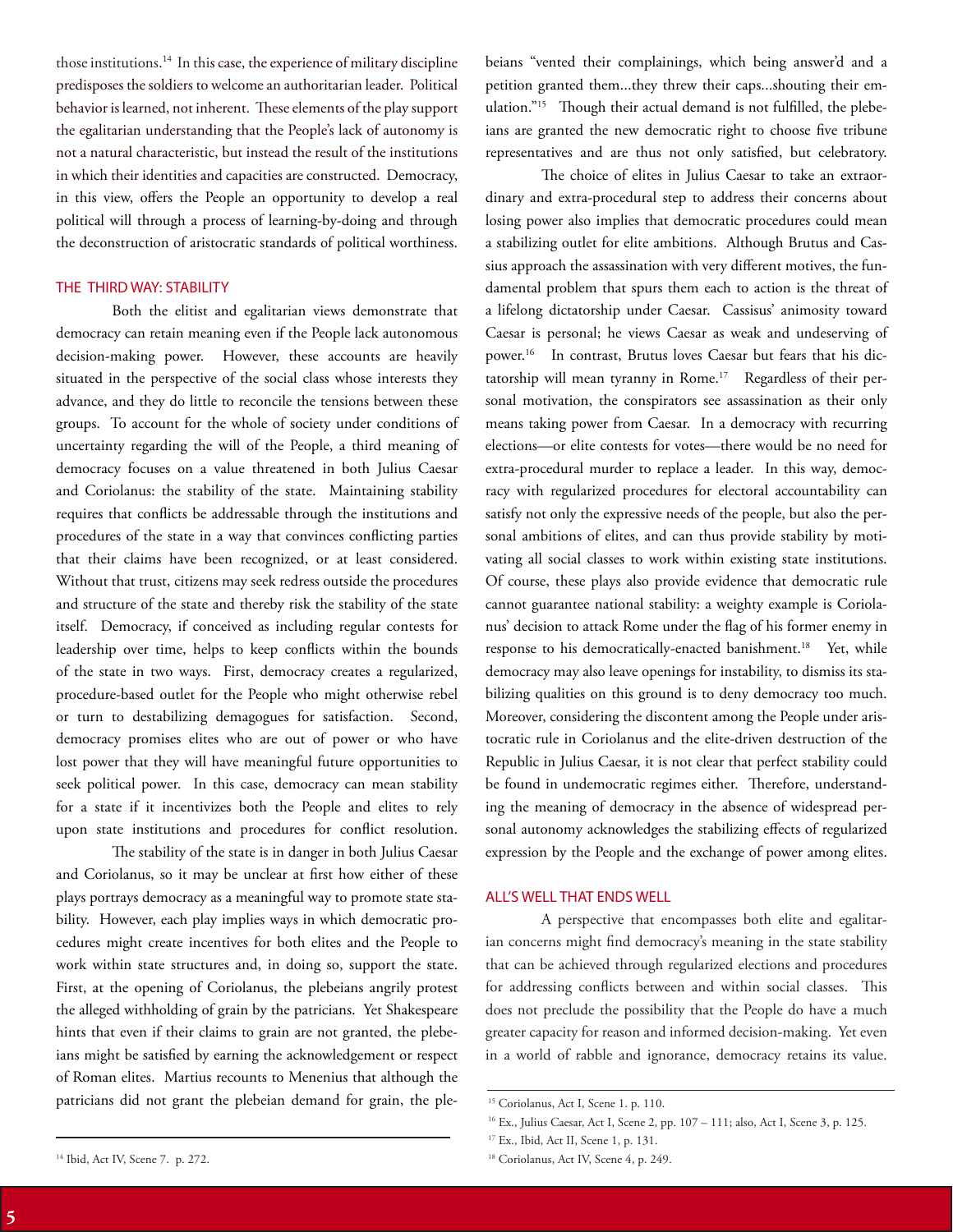## **An Ideological Army: The Rising Dominance of Iran's Revolutionary Guard Corps**

## *by David Ian Aron*

The Islamic Republic of Iran's Constitution includes a perambulatory clause that defines the Islamic Revolutionary Guard Corps (IRGC), also known as the Pasdaran (Persian for Guard), to act not only as a military force but also as a political body tasked with defending the principles of the Islamic Revolution. The Constitution declares that:

> In the formation and equipping of the country's defense forces, due attention must be paid to faith and ideology as the basic criteria. Accordingly, the Army of the Islamic Republic of Iran and the Islamic Revolutionary Guards Corps are to be organized in conformity with this goal, and they will be responsible not only for guarding and preserving the frontiers of the country, but also for fulfilling the ideological mission of jihad in God's way; that is, extending the sovereignty of God's law throughout the world (this is in accordance with the Koranic verse "Prepare against them whatever force you are able to muster, and strings of horses, striking fear into the enemy of God and your enemy, and others besides them" [8:60].<sup>1</sup>

While the Guard was officially created in May 1979 during the Islamic Revolution to solidify Ayatollah Khomeini's grasp of the nation, it is extremely difficult to classify its origins. At the time of the Islamic Revolution, the Guard represented a conglomerate of social and political factions. The dominant of these groups was the lower middle class urban guerillas who had been fighting against the Shah for years.<sup>2</sup> A second grouping consisted of the more opportunistic urban and rural youths who followed local clerics in joining the revolution during its later stages. This mixture mirrors the structure laid out in Katherine Chorley's classic book, Armies and the Art of Revolution, in which she delineates the formation and subsequent stages that revolutionary armies must undergo in order to defend the gains of the revolution.3 However, while Chorley argues that a revolutionary force necessarily gives up its ideology as it becomes more professionalized, bureaucratic, and complex, this paper will argue that the IRGC has managed to maintain its zealous philosophy as it has grown increasingly institutionalized and powerful. This paper focuses on the Revolutionary Guards as an

institution and their degree of influence over Iranian society. I hope to use this study as a gauge of political thought and power in Iran. In particular, I want to look at the roles that the Guard played during some of the defining events of the nation's history, namely the Islamic Revolution, the Iran-Iraq War and the 2009 elections. By examining the Revolutionary Guard Corps over the last 30 years, I hope to map out Iran's political landscape. I will show how the Guards' development into an institutionalized and ideological military and social force has resulted in increasing gains of power. Just as the ruling government has grown stronger and less susceptible to opposition, as demonstrated by the 2009 presidential election results, so has the Guard established an ever-firmer grasp over the country.

## **AN OVERVIEW OF THE REVOLUTIONARY GUARD, 1977-2009**

Due to the involved nature in which the Revolutionary Guard was founded, it is important to understand the principles and beliefs surrounding the Guard around the time of its inception following the Islamic Revolution. Also known as the Iranian Revolution or the 1979 Revolution, the Islamic Revolution refers to the events that resulted in the overthrow of the Iranian monarchy, which removed the Pahlavi dynasty and Shah Mohammed Reza Pahlavi from power, and the resulting formation of the Islamic Republic of Iran under the revolution's leader, Ayatollah Ruhollah Khomeini.4 What made the events of 1979 so unique were their unusual characteristics: the revolution lacked typical revolutionary causes, was very popular among Iranian citizens, caused massive change in a short period of time, and resulted in a theocracy based on the Guardianship of the Islamic Jurists, a Shia Islam philosophy that gives Islamic jurists guardianship, or power, over the citizenry.

While the Islamic Revolution provides the historical context for the Guard's founding, it doesn't fully explain the Guard's initial composition. The Mojahedin of the Islamic Revolution (MIR) is arguably the most important of the Guard's predecessors. Unofficially in existence from 1977 onwards, the MIR was the product of a schism from the Mojahedin-e-Khalq Organization (MEK). The MEK was founded in 1965 by members of the Iranian Freedom Movement who opposed the Shah's corrupt rule but who were also frustrated by their perceived notion of the Liberation Movement's ineffectiveness.<sup>5</sup> Initially, the group devoted most of their time to ideological work that combined their Islamic views with Marxist theories. However, as MEK members grew increasingly disenchanted by the growing Marxist revolutionary ideals being formulated, some broke away and founded the MIR because of their preferred support of a revolution that maintained a primarily Islamic tone. In the 1980s, the MIR, being one of the only kolahi, or non-clerical religious groups, within 1

<sup>&</sup>lt;sup>1</sup> A. Tschentscher, "Iran- Constitution," http://www.servat.unibe.ch/icl/ir00000.html. 2 Kenneth Katzman, The Warriors of Islam: Iran's Revolutionary Guard (Boulder,

CO: Westview Press, 1993), 31.

<sup>3</sup> Katharine Chorley, Armies and the Art of Revolution (London, England: Faber and Faber Press, 1943), Chapters 11 and 12.

<sup>4</sup> Katzman, 31-32.

<sup>5</sup> Anoushiravan Ehteshami, After Khomeini, the Iranian Second Republic (New York, NY: Routledge, 1995), 9-10.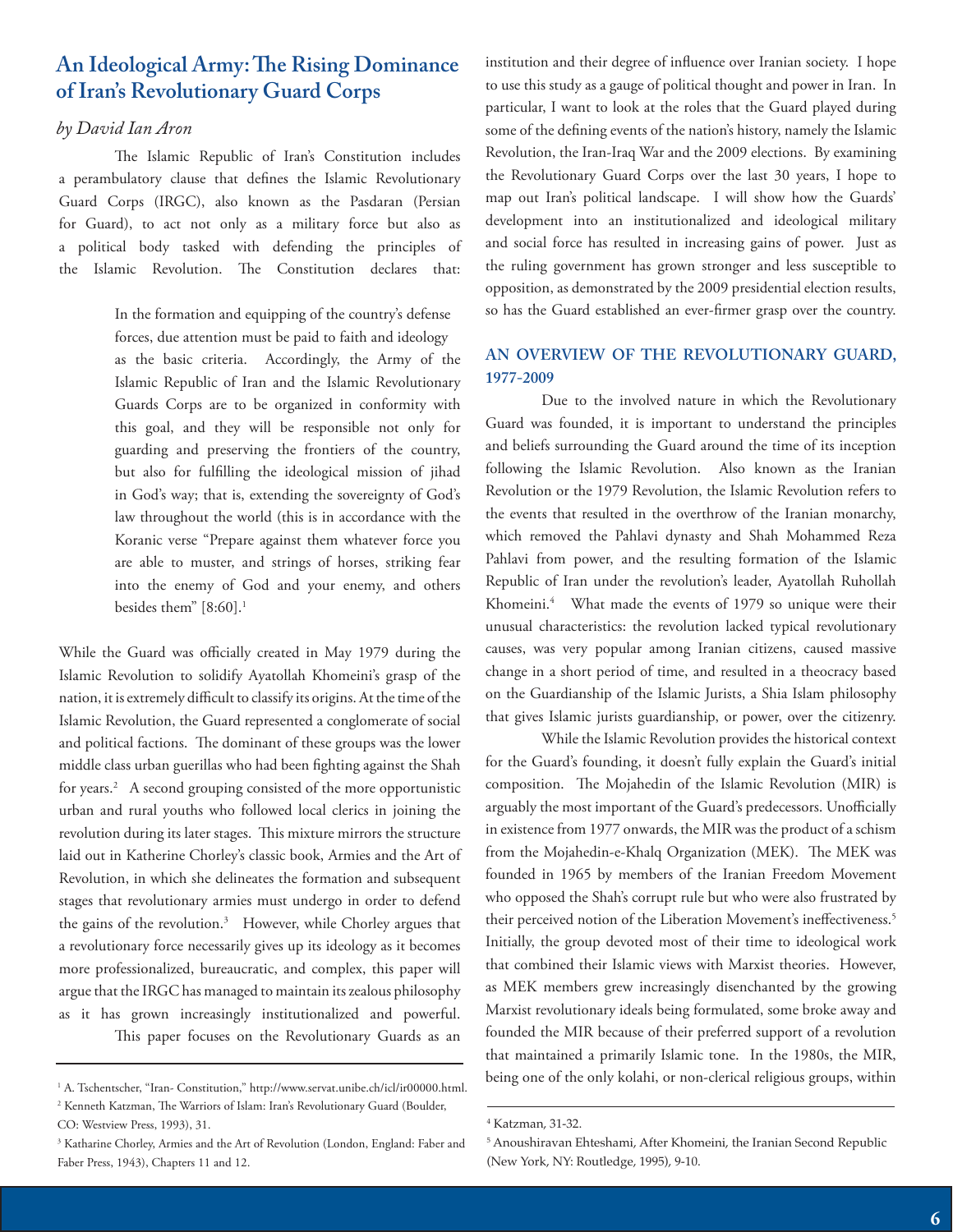Iran, was responsible for the purging of the regular armed forces and defeat of leftist forces during the 1981 mini civil war. Kenneth Katzman analyzes statements made by the Iran Weekly Press Digest, an independent news bulletin that provides updates on social, economic, and political developments in Iran, and concludes that at the time of the Guard's founding, the MIR served as its core, with MIR members holding dual membership in the IRGC.<sup>6</sup> Thus, the MIR served as the organized force of experienced guerilla fighters who, according to Katharine Chorley, are necessary for all revolutionary armies to successfully arise, and around which the rest of the IRGC formed.<sup>7</sup> In this capacity, the early Guard was a pretty unstructured but factionalized force designed to weed out and discipline perpetrators of the old regime and assist Khomeini in gaining control of the nation.

Since its founding as a revolutionary militia, the Guard has transformed into a well-trained military that fought in the Iran-Iraq War alongside the regular army, a vestige left over from the time of the Shah, and since then has further developed into a controlling force over state politics, telecommunications, the economy, and virtually every aspect of society. The IRGC is believed to oversee Iran's nuclear program, to be in control of Iran's missile batteries and in charge of a multi-billion dollar business empire that infiltrates every aspect of the economy, from car manufacturing to eye clinics to road building to the black market.<sup>8</sup> During the 2009 Iranian presidential election controversy, the Guard demonstrated extensive power in attempting to silence protests against what many charged as a fraudulent election result in favor of current President Mahmoud Ahmadinejad. Their specific actions caused many political analysts to describe the election as a military coup. Iranian affairs expert Rasool Nafisi has said that "It is not a theocracy anymore, it is a regular military security government with a façade of a Shiite clerical system."9 While the current state of Iran's government may be questionable, there is no doubt that over the span of only a few decades, the Revolutionary Guard Corps has transformed its structure into a socio-political-economic conglomerate that extends its influence into every aspect of Iran's political life and society.

## **THE ISLAMIC REVOLUTION AND THE FOUNDING OF THE GUARD**

The idea of creating an Islamic army to operate with embedded Islamic ideology in addition to the military actually preceded the Islamic Revolution. Members of the Freedom Movement, a political group that opposed the Shah's regime and operated from Paris while in exile, initiated the dialogue about

9 Michael Slackman, "Hard Line Force Extends Grip Over a Splintered Iran."

a revolutionary army that would be similar to Algeria's freedom fighters.10 After getting the approval of Ayatollah Khomeini, the founders of what would become the IRGC began sending early volunteers to Syria and Lebanon for military training. However it was not until a month after the Islamic Revolution, on May 5, 1979, that Khomeini issued a declaration of this new Iranian militia, the Islamic Revolutionary Guards Corps, which was to be formed from a collection of armed neighborhood komiteh, or committees, who had protested the Shah prior to his downfall.<sup>11</sup> The logic of offering a separate body in addition to the Shah-era military was simple: the IRGC being a creation of the Islamic Republic did not have the tarnished reputation that was associated with the Shah's Imperial Iranian Army. The Chief of the General Staff Major General Nasser Farbod affirmed this notion when on May 10, 1979 he told the media that the IRGC would "strengthen the army while continuing the revolutionary spirit as it combated anti-revolutionary elements."12

Initially the IRGC was tasked with restoring order to Iran's main cities and contained approximately 10,000 men. The IRGC's mission differed from that of the regular army, the Artesh, in that it was granted an internal role to strike down against potential counterrevolutionaries and also export the ideas of the revolution to neighboring countries.<sup>13</sup> After formally mandating its role in the Constitution, the Revolutionary Council delineated eight categorical duties of the IRGC. These included assisting police forces in eliminating counterrevolutionary ideals; battling armed counterrevolutionaries; defending the country from internal attacks of foreign forces; working in conjunction with the armed forces; training IRGC members in Islamic ideology; aiding the Republic in implementing the Revolution's ideology; and supporting the Republic's plans for development to capitalize on the IRGC's full resources.<sup>14</sup> In reality, these duties meant that the Guard was responsible for maintaining Khomeini's control of power and invariably led to the assassination of many opposition group members, including the purging of prominent members of the former Imperial Army.<sup>15</sup> By the end of 1881, the IRGC had a base of over 50,000 soldiers and had become Khomeini's primary "domestic assassination machine."<sup>16</sup>

From the onset of the Revolution, Khomeini had a vision

<sup>6</sup> Katzman, 32-33.

<sup>7</sup> Chorley, Chapters 11-12.

<sup>8</sup> Michael Slackman, "Hard Line Force Extends Grip Over a Splintered Iran," New York Times, July 20, 2009. http://www.nytimes.com/2009/07/21/world/ middleeast/21guards.html?\_r=1 (accessed November 25, 2009).

<sup>&</sup>lt;sup>10</sup> Alireza Jafarzadeh, The Iran Threat (New York, NY: Palgrave Macmillan, 2007), 9.

<sup>&</sup>lt;sup>11</sup> Jafarzadeh, 53.

<sup>&</sup>lt;sup>12</sup> Mark J. Roberts, "Khomeini's Incorporation of the Iranian Military," McNair Paper 48 (Washington, D.C.: Institute for National Strategic Studies, January 1996), 40.

<sup>&</sup>lt;sup>13</sup> Frederic Wehrey, Jerrod Green, Brian Nichiporuk, Alireza Nader, Lydia Hansell, Rasool Nafisi, and S.R. Bohandy, RAND National Defense Research Institute, The Rise of the Pasdaran: Assessing the Domestic Roles of Iran's Islamic Revolutionary Guard Corps (Arlington, VA: RAND Corporation, 2009), 20-25.

<sup>&</sup>lt;sup>14</sup> Frederic Wehrey et. al., 20-25.

<sup>15</sup> Mark J. Roberts, 43

<sup>&</sup>lt;sup>16</sup> Jafarzadeh, 53.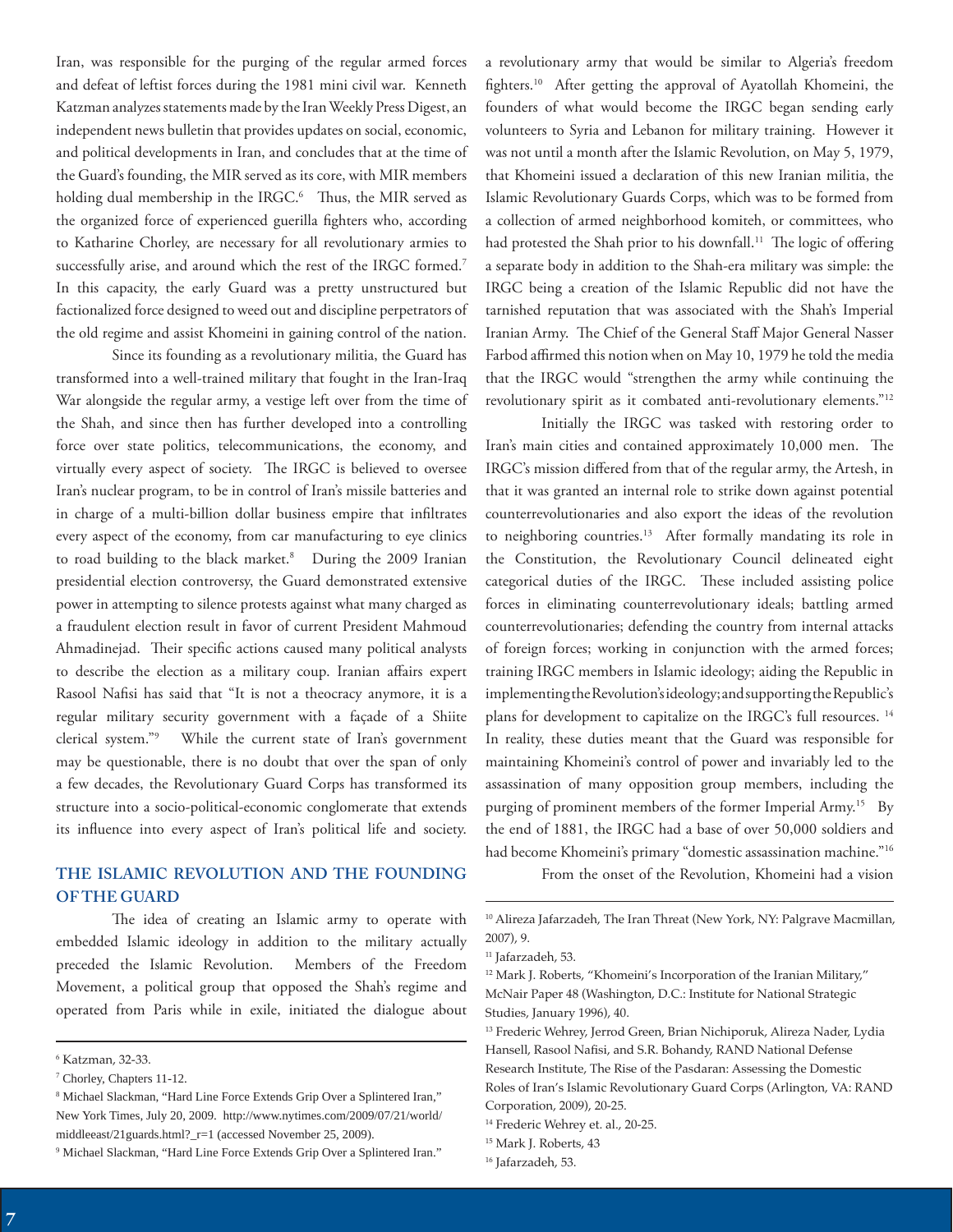to create an Iranian army that was rooted in Islamic principles, to the point where soldiers were as proficient in ideology as they were in arms and military strategies. This is exemplified by Article 144 of the Constitution, which clarifies the type of citizens who should be hired into the Guard. It reads: "The Army of the Islamic Republic of Iran must be an Islamic Army, i.e., committed to Islamic ideology and the people, and must recruit into its service individuals who have faith in the objectives of the Islamic Revolution and are devoted to the cause of realizing its goals."17 As a result, all new Guard members were indoctrinated with radical Islamic propaganda at every level of military training by an organization called the Ideological-Political Directorate of the Armed Forces.<sup>18</sup> Consequently, all emerging soldiers and officers were specifically manufactured to enforce the government's repressive doctrines and spread its fundamental vision of Islamic Republicanism to other nations. Thus as the Guard transformed from a revolutionary militia into a legitimized force Islamic ideology became a key characteristic of Guardsman identity.

While the IRGC's Islamic indoctrination is an important feature of its early history, it is also important to note its competitive role in domestic activity at this time. In fact, during the aftermath of the Islamic Revolution the IRGC was one of several forces used by the leaders to confront external threats to the regime posed by leftist organizations like the MEK and monarchists alike.<sup>19</sup> While the IRGC drew its early membership from the komitehs, their similar operating structures and goals to preserve Revolutionary ideals caused friction. Other local level organizations that the IRGC struggled against to gain dominance included the revolutionary tribunals that maintained de facto Islamic courts throughout Iran and the Islamic Republic Party who supplied some of the most fundamental Islamist political figures in its own attempt to indoctrinate the rest of the country. The Iran-Iraq War served as the turning point in which the IRGC finally proved its supremacy over these groups as a guard of the new regime.

## **COMPETING FOR INTERNAL DOMINANCE: THE IRGC AND THE IRAN-IRAQ WAR**

On September 22, 1980, little over a year after the Republic's founding, Saddam Hussein ordered the invasion of Iran, partly as a result of Ayatollah Khomeini's attempt to provoke the Iraqi Shiite majority into overthrowing Hussein's secular government.20 This is not surprising since Khomeini's founding goals for the Republic included the extension of its extreme Islamic rule to the rest of the Middle East and world, a belief outlined in Article 11 of the Constitution.<sup>21</sup> While Saddam hoped to make use of Iran's disorganized state, his attack was hardly successful; within two years, Iran had regained

almost all lost territory.<sup>22</sup> However, the war continued for almost six more years until a ceasefire was announced on August 20, 1988. Khomeini's resolve to continue fighting past 1982, even after Iran had recaptured both Khorramshah and Abadan and Iraq readied itself to broker a resolution, demonstrates how he prioritized Iran's duty to spread its view of Islam above its citizens' social interests.<sup>23</sup>

While the quality of life for Iranian citizens declined dramatically during the War, the Revolutionary Guard saw a large increase in membership because Khomeini framed the War as a spiritual battle against the enemy, a theme that matched the IRGC's own principles. The post-1982 offensive saw the massive expansion of the IRGC with the creation of the Bassij, a unit that recruited boys under age 18, men, and women.<sup>24</sup> During the next six years, Iranian citizens suffered food shortages, unemployment, massive war debts and deaths of over 1 million soldiers. Furthermore, citizens perceived the Guard to be an ineffective force due to its relative inexperience, emotionality, and ideological priorities.<sup>25</sup> Iran's reluctance to stop fighting stems from its desire to extend its global vision of Islam. If Iran could not succeed in Iraq, the prime candidate to be governed by Islamic rule based on its large Shiite population, then it would fail in its main foreign policy objective. If that were the case, then Khomeini sacrificed a large amount of the public interest to unite the nation behind his Islamic vision.

What is less known about the war is that it was also used as a mechanism for Khomeini and IRGC commanders to further institutionalize and consolidate their power by purging opponents of the Revolution.<sup>26</sup> In many instances, the IRGC attempted to weaken the Artesh by prolonging the war. By keeping the army fully deployed along the western border and minimizing their resources, the Guard prevented the possibility of renewed attempts by the army to overthrow Khomeini, as it had tried to do multiple times in the summer before Iraq invaded.27 Whether the IRGC's role in the war damaged the public interest, the end of the war resulted in a much larger, more powerful and institutionalized Guard. This detail highlights an important theme that defines the development of the IRGC: the tension between ideology and strategic practicality.<sup>28</sup> In this case, it is clear that the Guard consciously chose to sacrifice strategy and focus on solidifying Islamic ideology among its membership. Just as the Guard emerged from the war much stronger than before, so did the Artesh consequentially decline in power and relevance. Thus, the Iran-Iraq War resulted in a turning point in the Guard's history because it was at this point that the IRGC became a national force that would eventually become involved in all aspects of social and political life.

<sup>&</sup>lt;sup>17</sup> A. Tschentscher, "Iran- Constitution."

<sup>18</sup> Jafarzadeh, 54.

<sup>19</sup> Frederic Wehrey et. al., 20-25.

<sup>20</sup> Roberts, 51.

<sup>21</sup> A. Tschentscher, "Iran- Constitution."

<sup>22</sup> Afshin Molavi, The Soul of Iran (New York, NY: Norton Press, 2002), 152.

<sup>23</sup> Jafarzadeh, 87.

<sup>&</sup>lt;sup>24</sup> Katzman, 63.

<sup>25</sup> Frederic Wehrey et. al., 20-25.

<sup>26</sup> Frederic Wehrey et. al., 20-25.

<sup>27</sup> Jafarzadeh, 91.

<sup>28</sup> Frederic Wehrey et. al., 20-25.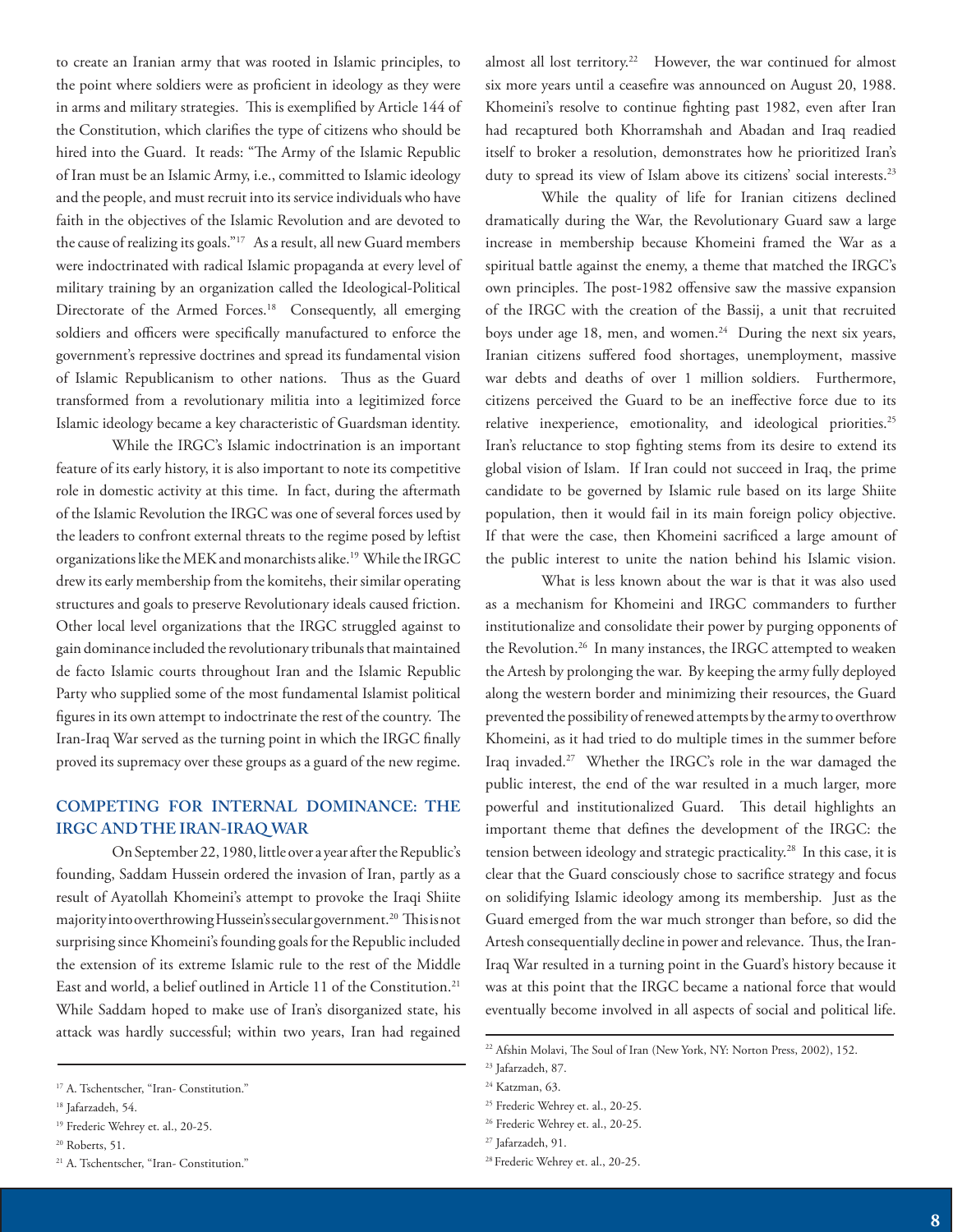## **THE REVOLUTIONARY GUARD IN THE 2009 ELEC-TIONS: A FORCE TO BE RECKONED WITH**

Since the Iran-Iraq War, the IRGC has seen its political influence rise and fall in a way that can be broken up into three general phases.29 Between 1989 and 1997, President Rafsanjani oversaw a reconstruction of the country in which the IRGC as a political body was marginalized. During the Khatmi rule (1997-2005), the IRGC allied with conservatives to challenge implemented reforms. When Ahmadinejad was elected President in 2005, the Revolutionary Guard effectively came into power as well. Ahmadinejad is a veteran of the IRGC, having served in the IRGC Intelligence Unit in the 1980's and various senior roles since then. Consequently, much of the Guard's ideology has been reflected in his policy decisions.<sup>30</sup> At the same time, these policies have resulted in Iran arguably undergoing its most controversial changes since the Revolution.

Since 2005, the Revolutionary Guard has dramatically expanded its reach into society. The Iranian Press claims that companies associated with the IRGC have been given over 750 governmental contracts in construction, oil, and gas projects.<sup>31</sup> Furthermore, former Guard members hold many prominent posts in the government and Iran's Parliament, including the Speaker of the Parliament and the mayor of Tehran. The relatively small Guard, numbering around 120,000 members, has its own land, air, and naval forces.<sup>32</sup> As a conglomerate, the Guard offers consumer services in every imaginable sector of the economy. Its ideology reaches every citizen because it influences the education system's curriculum, teaching students about loyalty to the nation, and the media, where it controls TV and radio content.<sup>33</sup> The Guard's most visible impact on Iranian society occurred this past summer, during the fallout from the 2009 Presidential election results.

On June 12, 2009, Iran's 10th Presidential Election was held. Incumbent Ahmadinejad ran against three opponents, including prominent independent reformist Mir-Hossein Mousavi. Only a few hours after the polls closed, Iran's government controlled news agency declared Ahmadinejad the winner by a wide margin, in contrast to Mousavi supporters' expected wide victory.<sup>34</sup> Immediately many countries, including the United Kingdom, expressed doubt over voter fraud during the election, as did most journalists covering the story from Tehran. Beginning the next day and lasting for over a week, widespread protests—nicknamed the "Twitter Revolution" in reference to the use of a new form of internet blogging that was

used to circumvent Iranian censorship restrictions—as well as the "Persian Awakening" broke out in response to perceived electoral fraud. While the political situation has since stabilized, the lasting impact and the role of the IRGC in quelling these protests will plague Iranian politics for years to come. Working on behalf of President Ahmadinejad, IRGC members not only influenced the elections but also were responsible for the violent backlash against protestors.

Since many high-ranking IRGC members owe their increased power to Ahmadinejad's first administration, they paid back the favor during the 2009 election cycle. Not only did IRGC Chief Mohammed Ali Jafari give Guard members an obvious directive to guarantee an Ahmadinejad victory by any means, but the Guard has also been accused of rigging the vote itself.<sup>35</sup> The IRGC was also responsible for much of the physical crackdown against protestors that occurred in the the immediate aftermath of the election. They posted a notice on their own website warning protestors to cease or risk physical retribution: "The Guards will firmly confront in a revolutionary manner rioters and all those who violate the law."36 Prominent opposition politicians and international journalists, like Maziar Bahari were imprisoned for "anti-Revolutionary" activity. In a recount of his 118 days in prison, Bahari details how he was arrested by the Guard's Intelligence Division, a group that is now responsible for Iran's internal security.<sup>37</sup> Ultimately, the crackdown on protestors not only demonstrated the extent to which the President and the Revolutionary Guard operate in conjunction, but also revealed the Guard's immense power and supremacy in relation to other governmental forces.

Even after the Guard suppressed the election protests under orders from Ayatollah Khamenei, it has continued to demonstrate its domination over Iranian society as a socio-political-economic conglomerate. Most recently, it has acquired a majority share in the nation's telecommunications monopoly through a transaction worth approximately \$8 billion.<sup>38</sup> The Guard's ability to continue to grow and control a society that so recently almost disintegrated into chaos shows how they are driving national policies. While the Guard's future is almost as unclear as the true election results, they are sure to play a major role in formulating domestic policy for the foreseeable future.

By highlighting three of the defining events in the history of Iran's Revolutionary Guard Corps, this paper demonstrates how the Guard has vastly consolidated its power and become a major political force in present day Iran. Over the last 30 years, the transformation of the IRGC into an institutionalized but ideologically based military and social force has resulted in the formation of a socio-political-economic conglomerate. American

<sup>29</sup> Frederic Wehrey et. al., 17.

<sup>30</sup> Jafarzadeh, 17.

<sup>&</sup>lt;sup>31</sup> Michael Slackman, "Hard Line Force Extends Grip Over a Splintered Iran."

<sup>&</sup>lt;sup>32</sup> Neal MacFarquhar, "Layers of Armed Forces Wielding Power of Law," New York Times, June 22, 2009.

<sup>33</sup> Michael Slackman, "Hard Line Force Extends Grip Over a Splintered Iran."

<sup>34</sup> Robert F. Worth, "Both Sides Claim Victory in Presidential Election in Iran," New York Times, June 12, 2009.

<sup>&</sup>lt;sup>35</sup> Geneive Abdo, "The Rise of the Iranian Dictatorship," Foreign Policy Magazine, October 7, 2009.

<sup>&</sup>lt;sup>36</sup> Neal MacFarquhar, "Layers of Armed Forces Wielding Power of Law."

<sup>37</sup> Maziar Bahari, "118 Days, 12 Hours, 54 Minutes," Newsweek Magazine, November 30, 2009.

Michael Slackman, "Elite Guard in Iran Tightens Grip With Media Move," New York Times, October 8, 2009.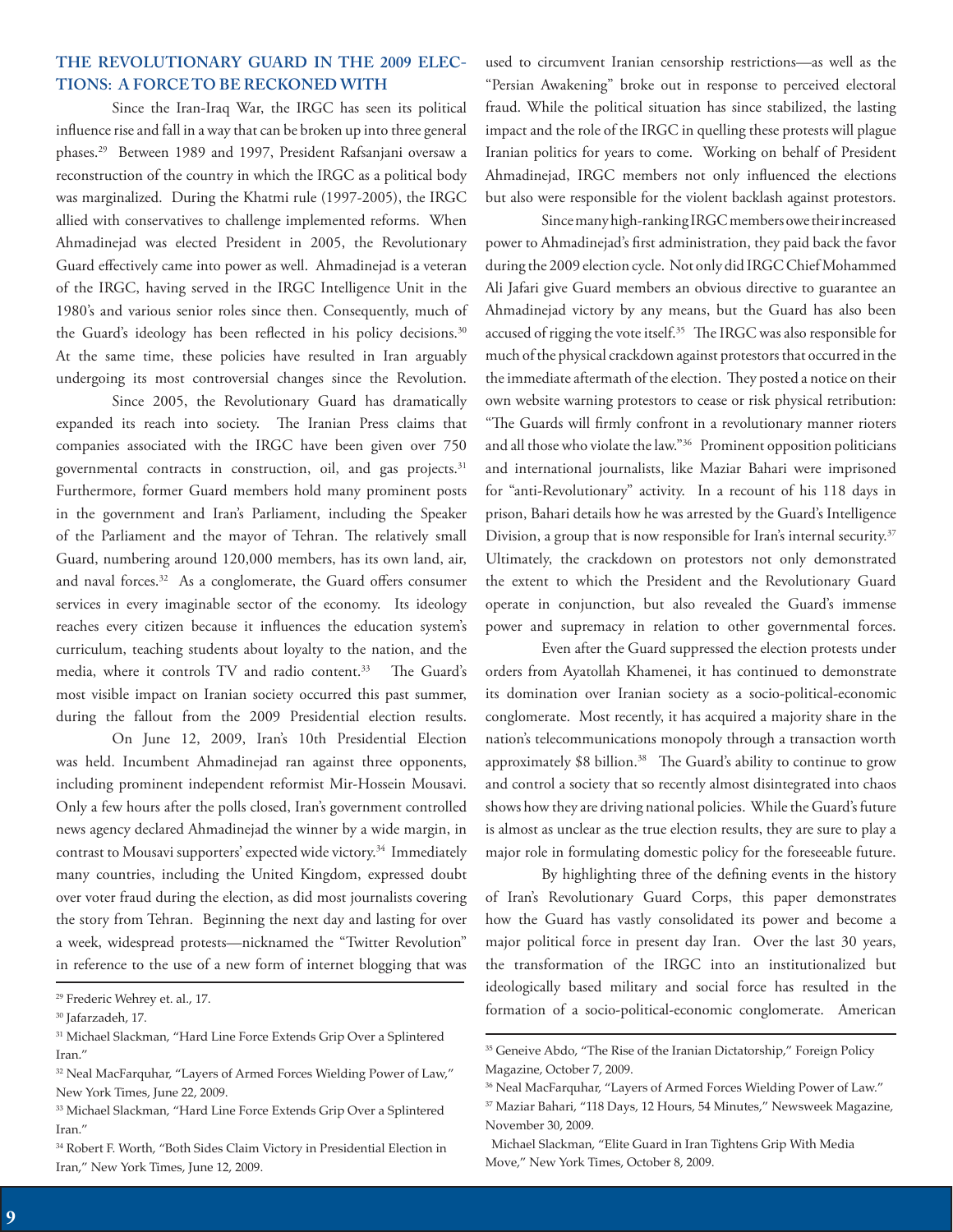# Exceptionalism: The Defining Institutions of the Carceral State

## *by Sonya Sackner-Bernstein*

The tremendous distinction of the American carceral state as it exists today can no longer be ignored. Today, the United States penal system imprisons its citizens at a rate six times that of comparable countries like Britain, targeting minorities to a highly disproportionate extent.1 The famous Soledad Brother George Jackson once poignantly concluded that "this prison didn't come to exist where it does just by happenstance," and in this assertion he urged scholars to examine the specific circumstances and structural factors that facilitated the rise of the highly distinctive approach to punishment that characterizes the American legal system.<sup>2</sup> A internationally-oriented comparative study of the American penal system reveals a multifold explanation of the factors that differentiate the American system from its counterparts across the world. Firstly, the institutional capacity of the American federal government in the arena of penal reform has increased to a historic level, largely surpassing that of other industrial nations. In parallel, the historical weakness of the United States as a welfare state provided the context in which lawand-order players have prescribed penal solutions to social problems. Key institutional differences in the American judicial system emboldened the zero-sum view of victims that characterized such law-and-order efforts. Amidst this uniquely permeable environment, rights-based activist groups had the potential to effect change but their message had a backwards effect in the context of these distinct factors. Thus, the historic weakness of social welfare coupled with unique judicial structures and an increasing state capacity formed the context in which activist organizations facilitated an environment conducive to the consolidation of this unprecedented carceral state.

The traditional explanations for the relatively recent trend of mass incarceration fail to convey the combination of structural elements and catalyzing factors that have shaped the American penal system to date. The numbers cannot solely be attributed to lawand-order politics, which prevail on "both sides of the Atlantic."3 England too saw a conservative shift parallel to that of the United States with the 1979 election of Margaret Thatcher, but without the same results. Nor can the mass imprisonment of minorities be attributed to differing crime rates—America's rates of overall crime and nonviolent crime are actually relatively low. Shifts in public concern over crime also do not differentiate the United States. In California the horror following the kidnapping, rape, and murder of young Polly Klaas led to the passage of the notorious three-strikes legislation. Equally severe crimes that occurred in both Ottawa and Brussels provoked the same fervor in the population but without the extensive changes in penal policy.<sup>4</sup> And while a history of deep racial oppression has certainly played a significant role in the disproportionate incarceration rate of African-Americans, this is not the distinguishing factor of the American carceral state. Minorities in Canada, Britain and Australia are also disproportionately represented in those nation's prisons, and in ratios similar to those in the United States.<sup>5</sup> Sociologist Bruce Western points to sentencing differences as the distinctive feature of the American system, but this is only part of the story. Instead, key institutional differences in the United States allowed the prescription of law-and-order solutions and the backward influence of activist groups to an extent unseen in other countries.

Perhaps the most significant of these defining features of the American carceral state has been the augmentation of state capacity, demonstrated through the enormous expansion of prosecutorial powers. The tremendous increase in prosecutorial discretion was epitomized in Philadelphia's modifications to Rule 352, the notice that preserves the prosecutors' right to seek capital punishment. In 1978, Rule 352 contained ten items, called aggravators, which differentiated capital and non-capital crimes. By 2007, that list had grow to seventeen the broadest, "grave risk of death," applicable even to non-fatal shootings.6 At later stages in the process too, the federal government has urged states and localities to shift criminal justice policies in a certain direction. "Truth-in-sentencing" legislation, first passed in 1984, rewards states with federal money for ensuring that offenders spend at least 85% of their sentenced time in prison.<sup>7</sup> Prominent criminologists Zimring and Johnson argue that it is this "larger structural vulnerability of criminal justice to the political process" that sets the United States apart from other countries.<sup>8</sup> Through the use of minimum mandatory sentences and gang status determination, the new federal laws "widened and deepened the capacity of police, prosecutors, and judges to identify, arrest, charge, and convict."9

This uniquely steep federal influence in criminal justice proceedings can be examined in the exceptional nature of the United States public prosecutor. One particularly relevant case study is Philadelphia's own former District Attorney Lynne Abraham.

<sup>&</sup>lt;sup>1</sup> While African-Americans make up 12 percent of the general population, they consist of more than half of the prison population, from Marie Gottschalk,

<sup>&</sup>quot;Introduction," Lecture, Politics of Race Crime and Punishment (9 Sep 2008).

<sup>2</sup> George Jackson, "Soledad Brother," Prison Writing in 20th-Century America ed. H. Bruce Franklin (New York: Penguin Books, 1998) 158.

<sup>3</sup> David Garland, The Culture of Control: Crime and Social Order in Contemporary Society (Chicago: University of Chicago Press, 2002) 1.

<sup>4</sup> Franklin E. Zimring and David T. Johnson, "Public Opinion and the Governance of Punishment in Democratic Systems," Annals AAPSS vol 605 (2006) 269.

<sup>5</sup> Adam Liptak, "Inmate Count in US Dwarfs Other Nations," New York Times (23 April 2008).

<sup>6</sup> Tina Rosenberg, "The Deadliest D.A." New York Times 16 Jul 1995, NY ed.: 6.

<sup>7</sup> Bruce Western, Punishment and Inequality in America (New York: Russell Sage Foundation, 2006) 15.

<sup>8</sup> Op. cit., Zimring and Johnson, 277.

<sup>9</sup> Ruth Wilson Gilmore, Golden Gulag: Prisons, Surplus, Crisis, and Opposition in Globalizing California (California: University of California Press, 2007) 110.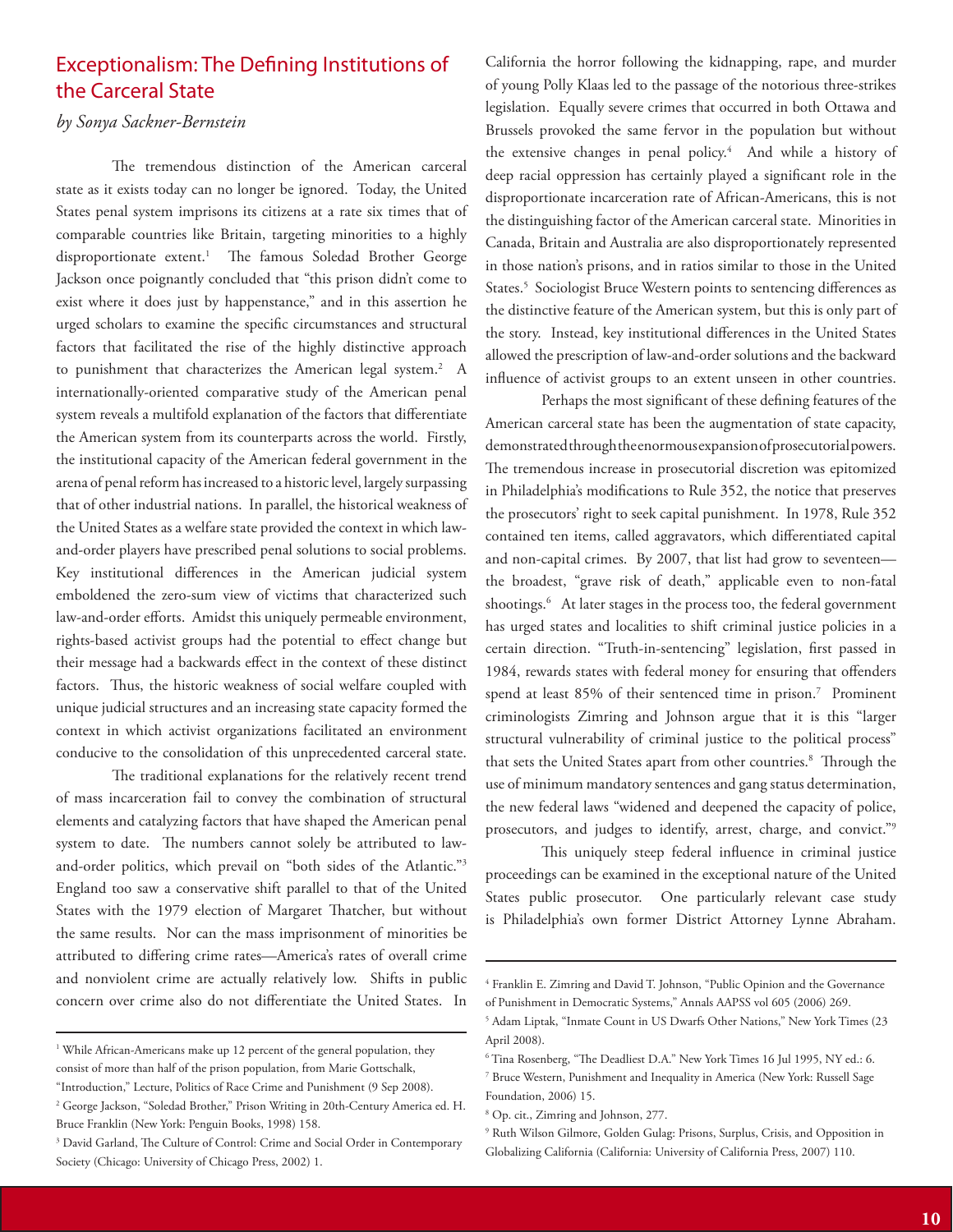Dubbed "The Deadliest DA," Abraham sought the death penalty more than any other District Attorney in the country, virtually every time the law allowed.10 Prosecutors like Abraham enjoy leeway at three main stages in a way that prosecutors in other foreign countries do not: the initial decision of whether to press charges, the level at which to charge, and when, or if, to terminate prosecution. These largely unchecked powers, in the form of the decisionmaking process at each of the three stages, directly contribute to the disproportionate imprisonment of African-Americans—the risk being that the "unfettered discretion given to prosecutors and juries"<sup>11</sup> has provided a "unique opportunity for racial prejudice to operate."12 Abraham argues that she has been "consistent" in her decisions of whom to prosecute and how they are prosecuted but such thinking is myopic at best.<sup>13</sup> The fact is, "study after study has demonstrated that racial bias taints our entire criminal justice system."14 Even if racial prejudice were wholly minimized at the trial stage, as Abraham alleges, the system is still feeding minorities into the court at an alarmingly disproportionate rate—Abraham, and others in her position, have only amplified the problem.

In contrast to the ideology and practices that Abraham has triumphed, Western European prosecutors, armed with broad legal educations emphasizing sociology, present markedly different goals. As career civil servants, European prosecutors prove to be less vulnerable to changes in public approval and political pressures. The European tendency to harness prosecutorial powers<sup>15</sup> may explain the significantly lower incarceration rate—the median among all nations is roughly one-sixth of the American rate.<sup>16</sup> The United States system is distinct in the unbridled prosecutorial discretion that has both directly and indirectly contributed to the disproportionate incarceration of African-Americans, as well as the overall trend of mass incarceration.

The institutional framework of the common-law judicial system that has prevailed in the United States further compounded the increasingly punitive nature of the penal environment. The court system, designed to pit victims against the accused, has emboldened what Zimring, Hawkins, and Kamin label the "zerosum competition"17 between offenders and victims—the "implicit assumption [being] that anything that is bad for offenders must be beneficial to victims."18 This line of thinking serves as the basis for tough-on-crime logic, rallying voters under a salient platform issue where the line between "good guys" and "bad guys" is so conveniently clear.19 Indeed, the highly adversarial nature of the American legal system is one of the factors that has distinguished the system from its foreign counterparts. In the common-law system that characterizes much of continental Europe the goal is an investigation of the facts in order to determine guilt or innocence rather than a war between the defense and prosecution. In the Netherlands, for example, courts spend much of the trial understanding relevant personal circumstances that may have contributed to the crime.<sup>20</sup> The American process emphasizes no such thing. Such institutional differences in the judicial proceedings that distinguish the United States criminal justice system from that of Europe may contribute to the higher incarceration rates in the United States.

In the context of such distinct political, judicial, and electoral institutions and evolving state capacities, rights-based activist organizations actually played a facilitating role in the development of the carceral state in a manner unseen in the rest of the world. Activist groups' unique engagement with the state led to numerous unforeseen consequences as they chose to make "unsavory coalitions and compromises that bolstered the law-andorder agenda and reduced their own capacity to serve as ideological bulwarks against the rising tide of conservatism."<sup>21</sup> Facing seriously constrained political and financial situations, the initially skeptical feminist groups began to employ state power to further their goals in recognition of their increasing need for state intervention. In the early 1980s, the federal government, with the help of Law Enforcement Alliance of America financing, absorbed many of the grassroots rape crisis. The centers, which numbered 600 to 700 in 1976, were reduced to only 200 to 300 five years later.<sup>22</sup> They were transformed not only in size, but in ideology—LEAA involvement had equated rape reform with law enforcement reform,<sup>23</sup> thereby providing "an opening to stress law enforcement solutions at the expense of the deeper social and political critique developed by the radical feminists who initially raised the issue."<sup>24</sup> In the process, the rape centers

24 Op. cit., Gottschalk, 126.

<sup>&</sup>lt;sup>10</sup> Op. cit., Rosenberg, 2.

<sup>&</sup>lt;sup>11</sup> Stephen B. Bright, "Legalized Lynching: Race, the Death Penalty, and the United States Courts," The International Sourcebook on Capital Punishment ed. William A. Schabas (USA: Northeastern University Press, 1997) 10.

<sup>&</sup>lt;sup>12</sup> Turner v. Murray 1985, 478 U.S. 28 US Court of Appeals for the Fourth Circuit. <sup>13</sup> Op. cit., Rosenberg, 6.

<sup>&</sup>lt;sup>14</sup> Mary Louise Frampton, "Transformative Justice and the Dismantling of Slavery's Legacy in Post-Modern America," After the War on Crime: Race, Democracy, and a New Reconstruction, eds. Mary Louise Frampton, Ian Haney Lopez, and Jonathan Simon (New York: New York University Press, 2008) 211.

<sup>&</sup>lt;sup>15</sup> The Netherlands are one exception to this rule—here, prosecutors are accorded powers exceeding those of the United States. The key difference lies in the "culture of tolerance" that pervades the political, judicial, and electoral institutions of the Netherlands that is largely nonexistent in the American system from Marie Gottschalk, The Prison and the Gallows (New York: Cambridge University Press, 2007) 100.

<sup>&</sup>lt;sup>16</sup> Op. cit., Liptak.

<sup>&</sup>lt;sup>17</sup> Franklin E. Zimring, Gordon Hawkins, and Sam Kamin, Punishment and Democracy: Three Strikes and You're Out in California (New York: Oxford University Press, 2001) 270.

<sup>&</sup>lt;sup>18</sup> Ibid, 223. See Footnote 23 for a supporting example that demonstrates specifically how increasingly punitive punishments as well as the trend of mass incarceration in general do not necessarily further the cause of women's rights and domestic violence groups as had been expected.

<sup>19</sup> Op. cit., Garland, 4.

<sup>20</sup> Op. cit., Gottschalk, 96.

<sup>21</sup> Op. cit., Gottschalk, 131.

<sup>22</sup> Ibid, 125.

<sup>23</sup> Op. cit., Gilmore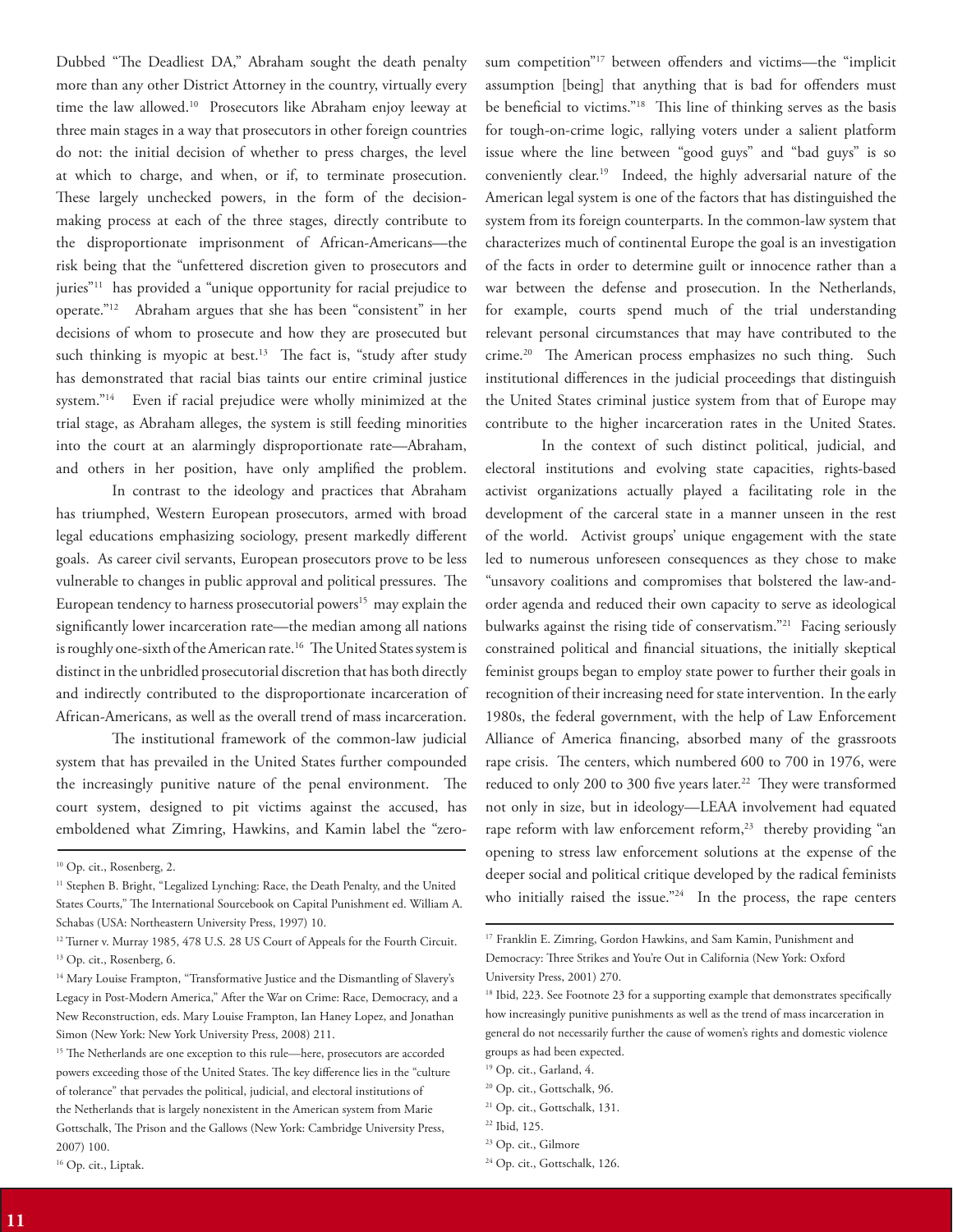"abdicated the[ir] earlier commitment to functioning as independent sites for oppositional ideology that broadly critiqued…society" and instead became the very arms of the state.<sup>25</sup> In the context of the unique institutional framework that characterizes the American system, activists were left with very little choice, "forced to adapt to this institutional terrain and promote different kinds of reform."26

American women rights groups, unwittingly or not, were enlisted against the war on crime in a way their European counterparts were not. Even in the nineteenth-century, feminists including Elizabeth Cady Stanton and Susan B. Anthony joined the race to incarcerate in a misguided effort to further their own cause. When bills liberalizing divorce laws failed to pass the Massachusetts legislature numerous times, women's rights activists began to stress punishing abusers, rather than protecting victims. Between 1876 and 1906 bills to restore the whipping post to punish men who abused their wives were introduced across the country.<sup>27</sup> More recently in 1975, Washington State women's lobbyists tacked a rape reform bill onto a popular new death penalty statute.<sup>28,29</sup> The equating of the problem of violence against women with penal solutions enshrined the zero-sum view of victims that propelled the punitive penal environment. In parallel, feminists intent on proving that female criminals, especially prostitutes, could be reformed inadvertently paved the way for harsher sentencing measures. The foundational logic to their approach, that incarceration should serve the function of rehabilitation, led to indeterminate sentencing practices that wholly ignored proportionality to the crime. Their efforts to reduce rape and domestic violence "got funneled through [this] political and institutional process and got transformed in the process."30 The women's rights movements had equated the solution to their cause with an increasingly punitive penal system.

The different role of activist organizations in England can be attributed to the relatively stable nature of Britain's welfare state, which allowed the British women's movements independence unseen in the United States. Unlike the American rape crisis centers, shelters in Britain could fund themselves primarily by charging rent to their residents, many of whom received at least minimal social security from the government.<sup>31</sup> British feminists could refuse to address domestic violence through law-and-order solutions because they had the option to channel their concerns through a much more supportive social welfare state.<sup>32</sup> Likewise, the European victims' rights

25 Ibid, 132.

movements pushed for improvements in services to victims rather than expanses in their legal rights. In New Zealand, for example, crime victims were included in the expanding social welfare system. The 1967 Woodhouse Report, which led New Zealand to establish a comprehensive state-insurance system, provided benefits for crime victims, thus "anchor[ing] victims of crime in [the] expansive welfare state rather than in [the] criminal justice apparatus."<sup>33</sup> In a stark contrast to the American approach, many industrialized countries in Western Europe and across globe chose to support crime victims by bolstering the welfare state rather than the carceral state.

Thus, in light of activist groups' role in post-1960s America, the unique weakness of the American welfare state set the stage for its similarly unique penal environment. The American rejection of prisons as agencies of social welfare along with the larger rehabilitative ideal<sup>34</sup> can be viewed as an associated consequence of the declining welfare state, one that facilitated the increasingly punitive nature of the justice system. In California, for example, "crumbling welfare institutions… create[d] emergencies that were addressed by the official sector—if at all-...through the expanding system of criminalization."<sup>35</sup> Scholar and activist Ruth Gilmore Wilson points to the one million people in California who "have been locked in...by being locked out"36 of public housing and social security services. The deliberate undoing of the welfare state evident throughout the United States (most noticeably in the Reagan era) contributed in various ways, notably by limiting the options for activist groups, to the highly uneven playing field that propels minorities into American prisons at an alarming rate.

The exceptionalism of the American carceral state is clear. The prison boom so unique to the United States is both a reflection and "produc[tion] of enduring disadvantages" that pervade American institutions.37 In Malcom King's "Prisoner," he asserts most powerfully that: "I died when I was born."<sup>38</sup> King's argument is that he "died," or was doomed, because of the disadvantaged world in to which he was born—a world in which incarceration has become so pervasive among African-Americans as to be a defining feature of their collective experience. But while Gottschalk highlights the farreaching consequences of the carceral state on American society, she encourages her readers to see the potential for change by recognizing "that what is was not always so, and thus not always must be so."39 The institutional differences that shaped the consolidation of the carceral state are not so entrenched in history as to be irreversible.

<sup>37</sup> Op. cit., Western, 530.

<sup>&</sup>lt;sup>26</sup> Jeff Manza and Christopher Uggen, Locked Out: Felon Disenfranchisement and American Democracy (New York: Oxford University Press, 2008) 46.

<sup>27</sup> Op. cit., Gottschalk, 119.

<sup>28</sup> Ibid, 131.

<sup>&</sup>lt;sup>29</sup>See the federal Violence Against Women Act of 1994 for a contemporary example. 30 Op. cit., Gottschalk, 237.

<sup>31</sup> Ibid, 141.

<sup>&</sup>lt;sup>32</sup> Social policy legislation failed in USA, sailed through English House of

Commons, particularly the liberalization of divorce laws seen in the Matrimonial Causes of Act 1878.

<sup>33</sup> Op. cit., Gottschalk, 181.

<sup>&</sup>lt;sup>34</sup> See California's 1977 Uniform Determinate Sentencing Act for its clear abdication of any responsibility to rehabilitate.

<sup>35</sup> Op. cit., Wilson, 232.

<sup>36</sup> Ibid, 75.

<sup>38</sup> Malcolm King, "Prisoner," 224.

<sup>39</sup> Op. cit., Gottschalk, 238.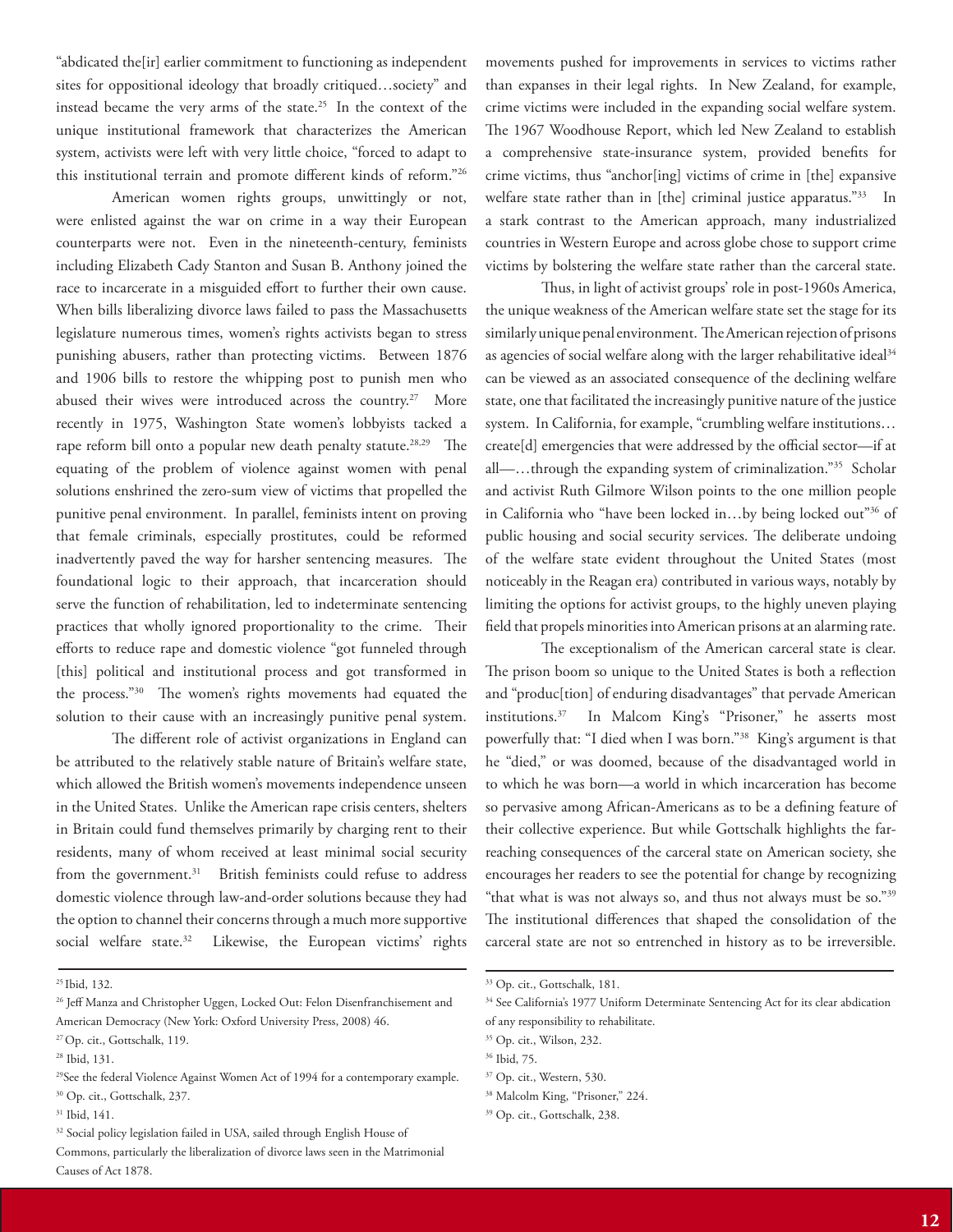# **A Balancing Act: Constitutional Concerns and National Security**

## *by Katie McCarthy*

Because the Constitution is dedicated to both civil liberties and national security, the trade-offs between the two must be carefully considered to ensure that the federal government carries out its duties of establishing justice, providing for the common defense, and securing the blessings of liberty. Throughout the history of the United States, dramatic events have called for a recalibration of this balance between civil liberties and national security, with the September 11th attacks yielding the most recent shift. These terrorist attacks shocked the American public, and the ensuing relationship between the government and the suspected terrorists has called into question the correct equilibrium between the respect for due process and the ability of the government to provide security. Ultimately, when considered within the context of relevant precedents, the Supreme Court's most recent decisions concerning Executive detention powers indicate a necessary shift towards more proactive judicial oversight in order to sustain a constitutional balance of powers. In the future, the Court should continue to expand its role in defending the due process rights of detainees, as illustrated in the recent cases of *Hamdi, Hamdan*, and *Boumediene*.

As the supreme law of the land, the structure and duties defined in the Constitution provide the foundation for both Executive detention powers and the Court's ability to oversee such detentions. The ability of the Executive to undertake decisive military action is necessary to ensure national security, and because the President is "Commander in Chief of the Army and Navy," he benefits from a broad range of powers related to this duty. His ability to "make treaties" gives him primacy over the other branches in terms of foreign policy. Therefore, because the Constitution vests the President with the task of "taking care that all Laws be faithfully executed" and of swearing an oath to "preserve, protect, and defend," he enjoys a structural mandate under Article II to protect and defend the country and employ the military.<sup>1</sup> Nevertheless, although the inherent duties of the Executive Branch deal with matters of national security and Executive privilege, there are still dangers in invoking such sweeping grants of authority too broadly, allowing for potential arbitrary abuses of power.

The Judiciary is, thus, entrusted with the task of overseeing the other branches, a power that allows it to effectively curb excessive unilateral action on the part of the President. That the "province and duty of the judicial department is to say what the law is" was established under *Marbury v. Madison*. This precedent indicates that although the Court cannot inquire into "how the Executive performs duties in which he has discretion," the Court

1 United States Constitution, Art. II.

can decide on the rights of individuals and on whether Executive actions have unconstitutionally encroached upon those rights. Therefore, while it is necessary for the Executive to issue a decisive response to immediate dangers – such as the 2001 terrorist attacks – in order to ensure national survival and public safety, the Court has the luxury of a more measured reaction to ensure that constitutional and statutory tenants are upheld. This discretion is especially applicable in cases of detention by the Executive because a court must scrutinize the deprivation of liberty in order for it to be considered legal.

Thus, the guarantee of habeas corpus – or judicial inquiry into the lawfulness of detention and a remedy if such detention is found to be unlawful $2 -$  as protection against abuses of Executive power retains its central importance, having historically been suspended and more recently undermined by actions on the part of the Executive Branch in relation to alleged enemy combatants. Although the writ of habeas corpus has not been officially suspended either by Executive order or by Congress's Authorization to Use Military Force (AUMF), the claim that alien terrorists could be detained and tried before a military commission has essentially negated the effect of formally suspended habeas corpus as a defense for *Hamdi, Hamdan*, or *Boumediene*. 3 These recent decisions by the Court represent a shift towards reinstating the rights of detainees and demonstrating that government actions taken during the course of the "war on terror" are not immune from judicial oversight.

Because the Constitution provides a foundation for two dimensions – both Executive discretion in matters of potential security threats from enemy combatants and the Court's duty to preserve the integrity of constitutional rights – recent decisions by the Court must also be considered in light of pertinent precedents. For example, in *Hamdi v. Rumsfeld* in 2004, the Court decided that Hamdi, an American citizen who had been designated an enemy combatant, was entitled under due process to "a meaningful opportunity to contest the factual basis for that detention before a neutral decision-maker." Because the Court could not depart from past precedents, distinctions had to be made between this case, *Ex parte Milligan*, and *Ex parte Quirin*.

 In *Ex parte Milligan*, the Court ruled that the jurisdiction of a military commission could "never be applied to citizens in states which have upheld the authority of the government, and where the courts are open and their process unobstructed." As such, all citizens are entitled to their inalienable rights – including the right of each American citizen not to be "deprived of life, liberty, or property without due process of law" found under the Fifth and Fourteenth Amendment, as well as the right to speedy trial by an impartial jury afforded under the Sixth. From *Milligan*, these fundamental rights can only be suspended when the civilian courts are incapable of functioning, making it "necessary to furnish a substitute for the civil

3 Sue Mahan, Terrorism in Perspective, 2nd ed. (Thousand Oaks, CA: Sage Publications, Inc., 2008) 352 – 354.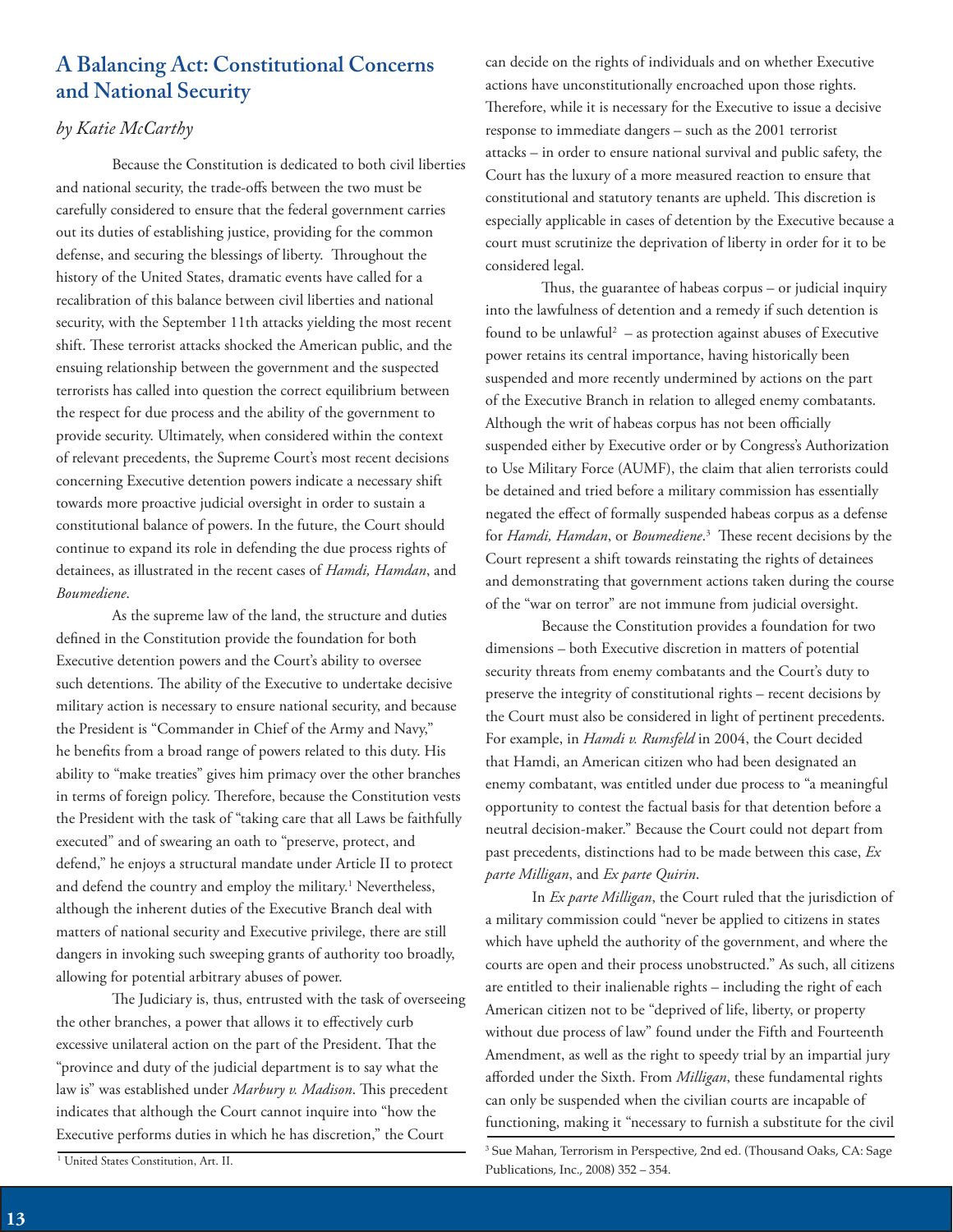authority." Inalienable rights cannot be "frittered away on any plea of political necessity," rules Justice Sandra Day O'Connor. However, under the conditions in *Hamdi*, the necessity of "national security" was cited, despite the fact that there was neither an official state of war, nor an inability on the part of civilian courts to function. In Justice O'Connor's majority opinion, she asserts that *Milligan* "does not undermine our holding about the Government's authority to seize enemy combatants." This distinction arises from the decision that Milligan was not a prisoner of war, but was a "resident of Indiana arrested while at home there." Thus, he was unable to be detained under military authority, whereas Hamdi had been classified as an "enemy combatant," and so was subject to a different standard.

O'Connor's ruling also relies on *Ex parte Quirin* as precedent, stating it as evidence that the "capture, detention, and trial of unlawful combatants by 'universal agreement and practice' are important incidents of war." *Quirin* provides two powerful corollaries for the later detention cases in terms of both classification and citizenship. For one, *Quirin* establishes that "unlawful combatants are subject to capture and detention, but in addition [that] they are subject to trial and punishment by military tribunal." The implications of such a categorization carry over into the modern era, with the government's designating detainees such as Hamdi and Hamdan as "enemy combatants." Furthermore, *Quirin* serves as a precedent for the jurisdiction of military tribunals, since the German saboteurs were sentenced to the same. Lastly, *Quirin* establishes that "citizenship in the United States of an enemy belligerent does not relieve him from the consequences" of unlawful belligerency. The modern Court has relied upon this precedent to agree that there is "no bar to this Nation's holding one of its own citizens as an enemy combatant."

However, there are several important distinctions between *Quirin* and both *Milligan*, and the more recent *Hamdi*. Because *Quirin* relied upon the label of "unlawful belligerents" to differentiate the Nazi saboteurs from Milligan's scenario, making them subject to the law of war, the case created the precedent for using military tribunals to try civilians beyond what was strictly necessary. Thus, despite functioning civil courts and a potential encroachment on the rights of citizens under the Fifth and Sixth Amendments, *Quirin* allowed the modern day court to disregard *Milligan's* potentially applicable precedent in favor of a national security maxim that created convenient opportunities for the Executive to manipulate its application. However, unlike *Hamdi*, under the *Quirin* decision a state of war had been declared and "Congress […] had exercised its authority to define and punish offenses against the law of nations by sanctioning […] the jurisdiction of military commissions." In *Hamdi*, a state of war had not been officially declared and Congress had not explicitly advocated detention and the use of military tribunals in the case of enemy combatants. Instead, the Court construed the Authorization to Use Military Force as including detention by its more general allowance of the use of "necessary and appropriate force" by the Executive.4 Further, while under *Quirin*, the men were "admitted enemy invaders;" the same facts were not conceded in the case of *Hamdi*. Under the absence suspension of the writ, a citizen held where the courts are open is "entitled either to criminal trial or to a judicial decree requiring his release."5

Thus, the decision in *Hamdi v. Rumsfeld* was vital in rebutting the government's position that the Court should investigate "only whether legal authorization exists for the broader detention scheme," especially because war had not been declared, and habeas corpus was still valid. However, it must be noted that the Court did not require Hamdi's removal to a civilian court. Additionally, the Court refrained from examining the scope of the term "enemy combatant," the length the government could detain an individual without counsel or a hearing, and whether non-citizen detainees were entitled to the same basic due process rights as Hamdi. Despite the majority assertion that a state of war "is not a blank check for the President when it comes to the rights of the Nation's citizens," they deferred to many of the government's assertions and stretched congressional legislation to authorize the detention of citizens while focusing on the importance of the Court's own power in striking a constitutional balance against an unchecked system of detention.

These same themes carry over into *Hamdan v. Rumsfeld*, which was decided by the Court in 2006. Hamdan was captured in Afghanistan and transported to the military prison in Guantanamo Bay; he was charged with conspiracy and he argued that this was not an offense that violated the laws of war and that he was entitled basic rights under military and international law. This case took place in the context of the Detainee Treatment Act of 2005 passed by Congress, which deprived all courts of the jurisdiction to consider habeas corpus petitions filed by detainees at Guantanamo.<sup>6</sup> The decision's slim majority rejected claims of unilateral Executive authority yet again, and relied on international law as well as domestic precedents to provide basic due process rights to noncitizen detainees. This decision represents an even stronger rebuke of the Bush administration's claims to Executive authority during extreme times, and, unlike *Hamdi*, a departure from *Quirin* since that case embodied "the high-water mark of military power to try enemy combatants for war crimes." The Court in *Hamdan* proved ever more willing to erode the powers of the Executive and defend the due process rights of detainees, in light of the President's inability to satisfy the "most basic precondition" of military tribunals: military necessity.

<sup>4</sup> Jenny Martinez, "Hamdi v Rumsfeld," The American Journal of International Law 98, no. 4 (2004) 782-788.

<sup>5</sup> Hamdi v. Rumsfeld. Justice Scalia's dissent

<sup>6</sup> Rogers Smith, Lecture: Dec. 2nd, 2009: The Court decided that the DTA did not apply to cases that were currently pending, allowing them to hear *Hamdan*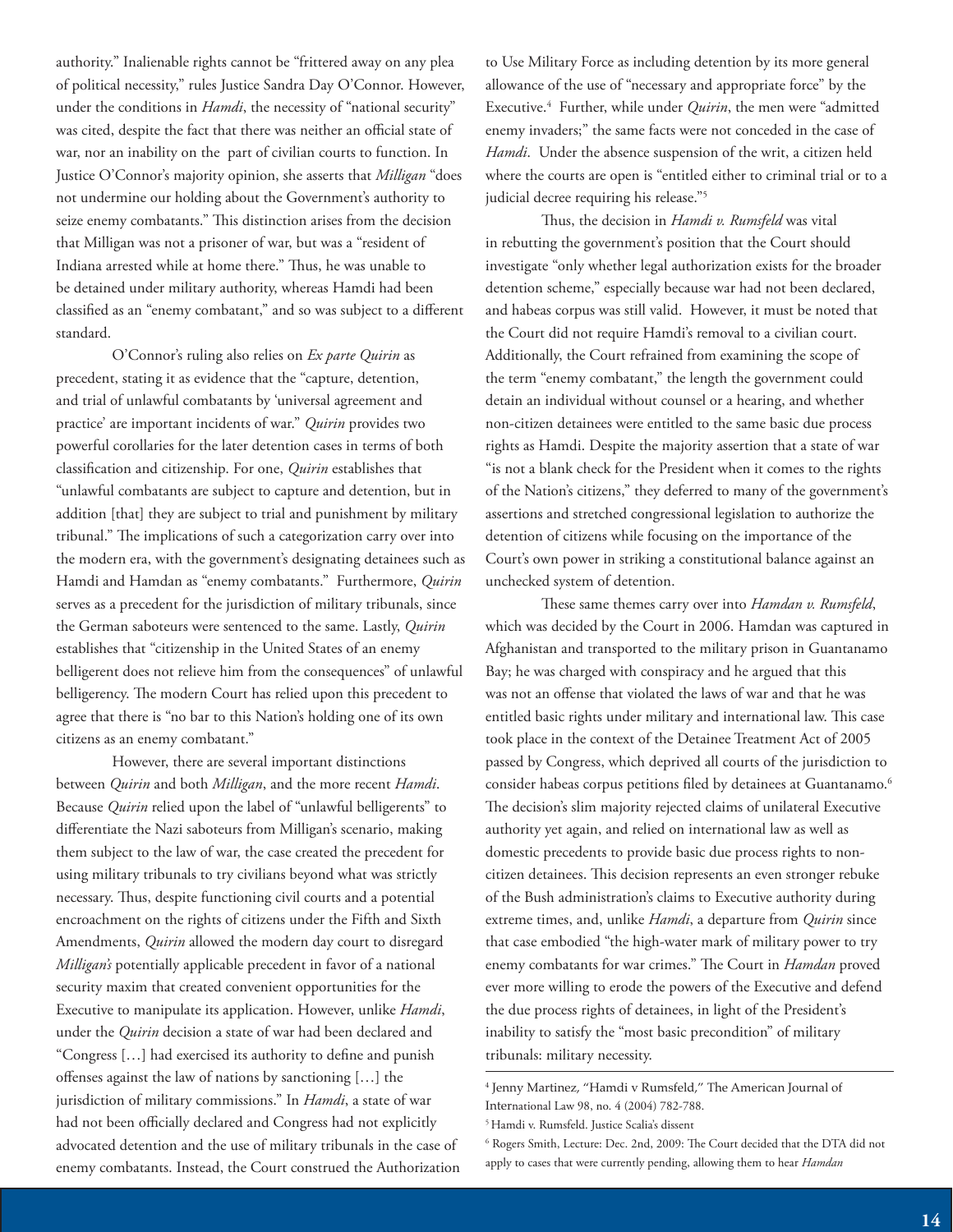In this recent decision, the Court seems to have learned from previous mistakes of deference to all Executive claims of military necessity. For instance, in *Hiraybashi v. United States,* the Court found that although Japanese-Americans were being discriminated against based on their ancestry, "the war power of the national government […] extended to every matter and activity so related to war" and that the judiciary was "not to sit in review of the wisdom of their actions." Clearly, the ramifications of this extreme deference to the Executive in matters of national security – in that case following the bombing of Pearl Harbor – have led to a disastrous legacy and a hypocritical stain marked by the American utilization of Japanese internment camps while simultaneously waging a war abroad against Nazi Germany. This same deference could be found in *Korematsu v. United States*, which established the standard for governmental action "under the war power" as being judged entirely in the context of war. Thus, an action that would be stigmatized as lawless in peacetime would be considered acceptable while waging war. This approach led to an imbalance between national security concerns and the constitutional rights of citizens, which were substantially compromised. The precedents of *Korematsu* and *Hiraybashi* again demonstrate the importance of a measured response from the Court, which can refrain from rapid action in the face of a crisis. Instead, the judiciary can rise above transient political pressures to protect the inalienable rights due to any human being.

These inalienable rights – including basic due process rights – are referenced in many international treaties that the United States has ratified. Significantly, in *Hamdan*, the justices reference international law as a standard for the detainment and legal treatment of the detainees, calling on the Common Article 3 of the Geneva Convention especially. This Article required Hamdan to "be tried by a regularly constituted court affording all the judicial guarantees which are recognized as indispensable by civilized peoples." The Court found that the commission convened by the President did not meet these requirements. Thus, an appropriate forum would include a reliance on standards chosen prior to the crisis and under a system where balance of power was maintained such that no detainee could be "defined, prosecuted, and adjudicated by Executive officials without independent review."7 Because the President is also required to "take care that the laws be faithfully executed,"8 he must therefore enact "all treaties made [...] under the authority of the United States."<sup>9</sup> Constitutionally, this Article ensures Executive compliance with international laws

that have been approved domestically, many of which have become increasingly relevant with relation to terrorism and the detention of suspected enemy combatants.

Finally, in 2008 the Court considered *Boumediene v. Bush,* which found that the constitutional right of habeas corpus review applied to persons held in Guantanamo Bay – even those designated as enemy combatants on that territory.<sup>10</sup> This finding reinforced an earlier ruling in *Rasul v. Bush*, which found that the Court did have jurisdiction within Guantanamo Bay to determine whether non-citizens were being held there unlawfully.<sup>11</sup> The Court considered that "by surrendering formal sovereignty" over any unofficial territory to a third party while still controlling the lease would make it "possible for the political branches to govern without legal constraints." Here again, the Supreme Court shifts the balance away from Executive powers in the name of national security to a more tempered combination of concerns for public safety and for civil rights. By stating that the actions of both the Congress and the President are "subject to such restrictions as are expressed in the Constitution," the Court clearly asserts its role of judicial oversight, even outside the territorial bounds of the United States. This case itself establishes a precedent in that the Court had "never before held that non-citizens" detained in a territory over which another country maintains de jure sovereignty "had rights under the Constitution." Therefore, *Boumediene* did not rely on past precedents because of a "lack of any precise historical parallel." This decision, in effect, limited both the President and the Congress, an indication of the widening powers of the Judiciary in dealing with detention. From this ruling, the Legislature would now have to enact the Suspension Clause of the Constitution in order to suspend the writ, allowing no circuitous approaches to undermining habeas corpus for Guantanamo detainees.<sup>12</sup>

Overall, these three recent cases – *Hamdi, Hamdan,* and *Boumediene* – all represent the Court's reassertion of their duty to maintain the constitutional integrity and moral authority of the Constitution and the United States more broadly. As Justice O'Connor stated in the *Hamdi* opinion, although crises most challenge the country's commitment to the Constitution and due process rights, it is during such times that "Americans must preserve our commitment at home to the principles for which we fight abroad." This is the duty of the Court; with the United States as a global power, purporting to bring democracy abroad, to uphold anything less would be mere hypocrisy.

<sup>7</sup> Hamdan v. Rumsfeld. Justice Kennedy, concurring in part.

<sup>8</sup> U.S. Const. art. II, § 3, cl. 4.

<sup>9</sup> United States Constitution, Article IV.

<sup>10</sup> Mahan, 374 – 376.

 $11$  Mahan, 362 – 366.

<sup>&</sup>lt;sup>12</sup> United States Constitution. Article I, Sec. 9: That the privilege of habeas corpus cannot be suspended unless "when in cases of rebellion invasion the public safety may require it."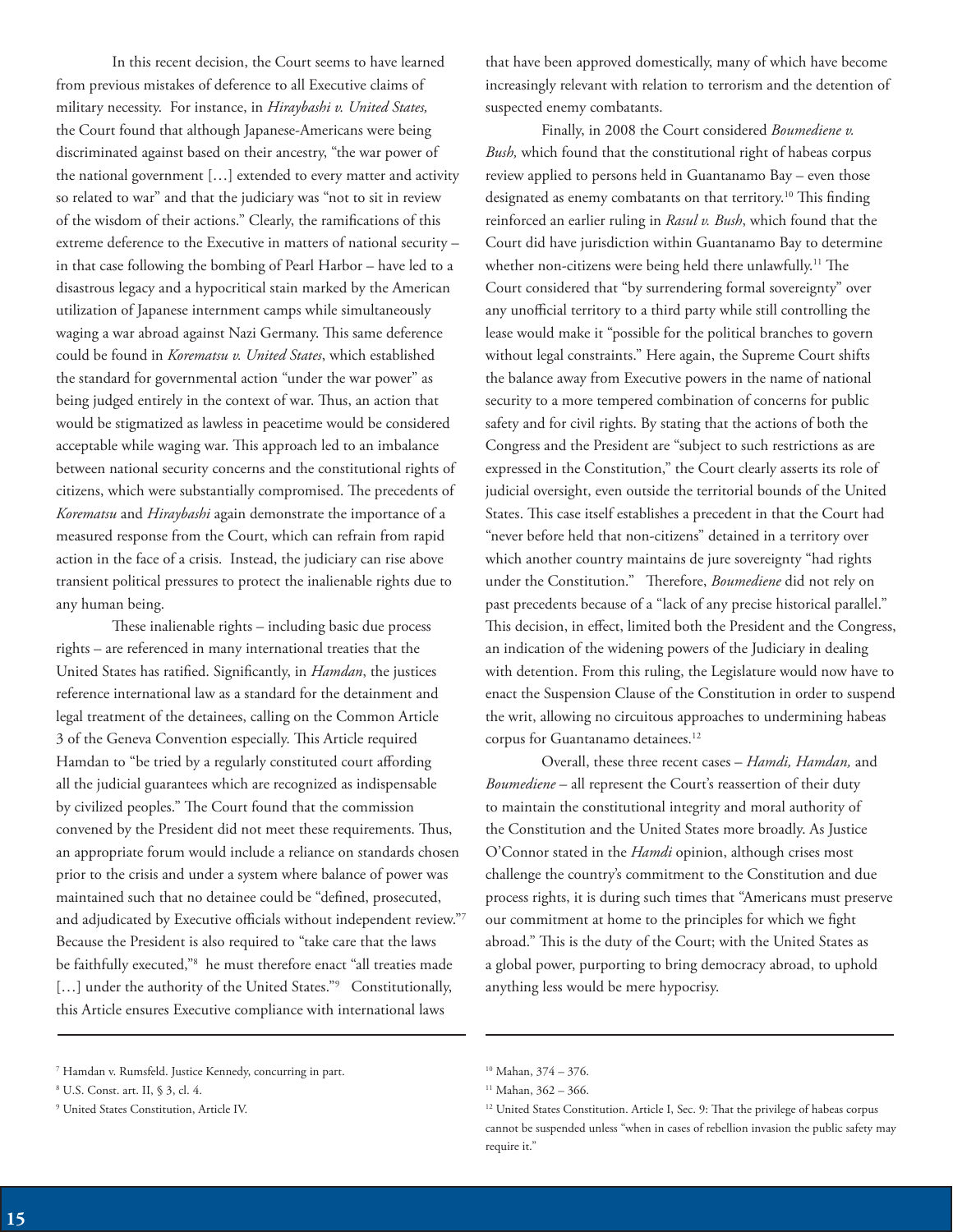## Hot Topic: The Supreme Court

*Interview with Professor Rogers Smith Conducted by Jean Pierre Feghali & Katie McCarthy*



#### To begin, can you tell me about your research?

Currently my main project is a co-authored book with Desmond King of Oxford University, called Still a House Divided? The Structure of American Racial Politics, in which we argue that American racial politics has been structured historically in terms of competing coalitions fighting over a central battleground issue in different eras, slavery, segregation, and today we argue that the central battleground issue is whether policies should be color blind or race conscious in some form designed with specific concern for their racial consequences, something that involves not just affirmative action, but a range of policies where ones might be chosen because of their racial implication, or rejected because of those implications. So we go through a range of contemporary policy issues to show the coalitions at work and how their positions in some ways shape and often distort public faith in public policy.

## What have been some of your big suggestion with regards to that issue [of racial discrimination and stuggles in America]?

In the end of this book, with Desmond King, we are arguing that it was probably true in the past that the great battleground issues involving race in America were not really subject to compromise even though American political leader sought to compromise. As Lincoln said in regards to slavery, the nation could not exist half slave or half free, even though the compromise of 1820 and 1850, these were efforts to sustain it half slave and half free. The system of Jim Crow segregation really was inconsistent with democratic system committed to human rights and dignity, even though it represented a kind of compromise between the north and south, But in the end those issues could not be compromised, and that created a legacy in which we think understandably as civil rights issues as highly morally tullard so that you shouldn't compromise. The irony we think is that today efforts to combat racial inequality probably require some mix of more universalistic color blind policies and some race conscious or race targeted polices. We can imagine a set of socialist systems, programs addressed to American in need in general, along with some kind of specialist systems for the racial groups that re most in need. Some kind of packet that might well bring about progress, but for advocated of color blind policies any race conscious measures are immoral and they are not willing to compromise on that, whereas for advocates of race conscious policies, who are a minority – most American favor color blind policies – tend to portray their opponents as simply masking desires to preserve quiet advantages toward color blind policies, and so we shouldn't compromise with those people either. So in an era when we probably should recognize that we can compromise, and some mix of policies would be most productive from everyone's point of view, instead we have very polarized politics in which each side regards the other as a mode of racial injustice.

One thing we hope to do in the book, is in some ways to combat the sense that the question of whether we should combine color blind and race conscious measures in some productive fashion, we want to combat the notion that seeking compromise now is an immoral thing.

## Do you think that President Barack Obama's election and his appointments of many minority figures will help with the racial problem?

I think it may in the long run, in the short run it has provoked a lot of anxieties over older white Americans that they are loosing their country, and I think that the rage and the fear visible in the Tea Party movement has a variety of sources, its not just about racial anxieties, but it does include those anxieties. And so the fact that there is an African American president and has appointed a Latina to the Supreme Court, and the attorney general is African American, so forth. I think in the long run this is part of progress that most American will embrace, but in the short run it is contributing to the aclamin in American politics.

### With minorities becoming such a large part of the voter block, what future do you foresee for the Republican party?

They are going have to change if they are going to be a viable political party. The option of disfranchising is not a viable political option today. They are going to have to win those votes. In many ways this can represent the Republican Party returning to its original principles, since it was the Republican Party that led the fight to prevent the extinction of slavery, put slavery on the path to extinction, and then for a period in the late 1860s pushed to pass statutes and constitutional amendments mandating racial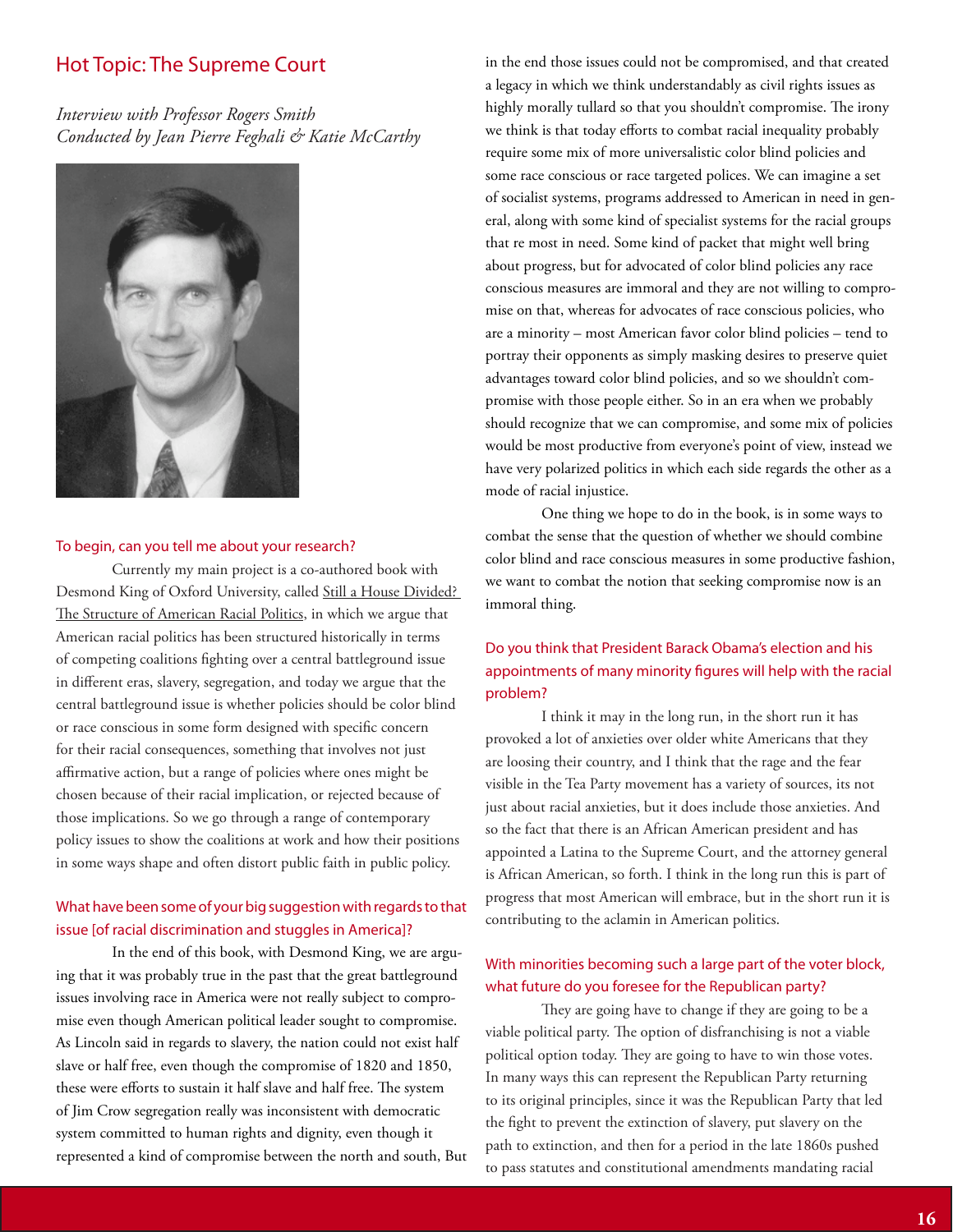equality as a fundamental principle. Racial egalitarianism and national government action to promote inclusion, I would say, is the founding commitment of the Republican Party. Through the ironies of American history, the Republican Party has now become the party of states right and also resistance to active governmental efforts to promote racial equality. They are the party of color blindness. Whereas at the time of their founding the Democrats were the party of states rights and where then the party of open white supremacy, and if not supremacy at least color blindness. They did attack the republicans in the late 1860s for championing what they called Negro supremacy, and what they meant by that was the insistence on equal rights for blacks.

It is a remarkable reverse and you can understand it by tracing shifting coalitions of American politics. The fact that there has been change in the past means there can be change in the future. I do think that the Republican Party is to be viable it is going to have to reclaim in some form that version of its identity, but it also has to do it in ways that distinguishes it from the democrats. It's a big political challenge for them and at this point I don't see how they are going to do it, although I think the concern to remain politically viable will mean that they will find a way.

## Can you talk about the implications of Justice Steven's stepping down from the Supreme Court?

Justice Steven's successor is not likely to change the balance on the court dramatically, it is a familiar story now but Justice Steven's who is a moderate republican who was appointed by Gerald Ford has both genuinely become more liberal upon the bench, while meanwhile the court has become more conservative so he has become a leading liberal voice. Obama will replace his with someone who is at least a moderate liberal, but that wont change the voting patterns on the court dramatically, at least not in the short run. It is even possible, Justice Stevens has argued, that since 1971 every new justice – including himself – has been more conservative than the justice that the new appointee was replacing. Justice Stevens got sufficiently liberal, but it is possible that his replacement will be more conservative than he ended up, but he will still be fundamentally liberal, so the voting block will remain the same. Even so the appointee, every individual is different, it is a small group; it may well affect the dynamics of the court in ways that we can't predict if we don't know the nominee.

There is also another interesting feature – how significant remains to be seen – as the US was founded by overwhelmingly protestant communities, its sense of political purpose and appropriate governing institutions and rights and liberties were heavily shaped by the thought of protestants and particularly descending protestants who came to this country. So there is a sense in which American constitutional traditions are linked to a certain kind of protestant heritage even though we are also very shaped by enlightenment political doctrines that did not put religion in

politics. While it is possible that Justice Stevens in now the last protestant on the supreme court and it is possible he will be replaced by a Jewish appointee, most of the people on Obama's short list are Jewish. If so there will be no protestant of the Supreme Court it will consist of six Catholics and three Jews, and for a nation that being overwhelmingly protestant in some ways this is an interesting symbolic transformation. I think it can also be understood that the American regime of religious freedom has meant that not only have vibrated religious diversity over time, but also reforms of religion that have prevailed here have recognized the benefits of American constitutional traditions and therefore have incorporated commitments to American constitutional provisions so that if the American constitution was to have certain a close relationship to protestant traditions at the beginning, today it doesn't really matter. The justices share the same blood commitment to American constitutionalism. I don't think it is enormously consequential I think it is more of an indicator of the relative success of America in embracing religious diversity that the court has been transformed in this way. But it still is a big change, until the second half of the 20th century there were only a handful of non-Protestants in the history of the Supreme Court.

## What are your thoughts on the current Hastings case? How do you think the Court will decide and what will be the impact of their decision?

It is a significant case because it brings in two positions that the Supreme Court has endorsed. First you might have a constitutional right to do something but that doesn't meant that the government has to provide you material support to do so. You have the right to an abortion, but the government doesn't have to pay for it. You have the right to study theology, but the government doesn't have to pay for it. It can if it wants but it doesn't have to do so according to the constitution. The argument for the state for the Hastings law school is that the Christian Legal society can have any internal leadership policies it wants in regard to gays and lesbians but we don't have to take our public institution facilities sand assist that organization.

The argument the other way, and this is significant about the place of religion in modern American constitutionalism, the Christian legal society is not arguing primarily in terms of religious rights. If they argues primarily in terms of claims of religious free exercise they would probably loose and they know that. Because the court, and even this more conservative court, is not receptive to saying that public policies and laws have to be adapted or abrogated in order to let groups pursue their religion whatever it may be. They worry that that is to anarchical; it makes every man's conscious a law unto itself, as Justice Scalia has said. So they wont go that way, and the litigants know that. They are not even pressing religious free exercise arguments. They are pressing free speech arguments, and the court has been receptive to free speech arguments. Their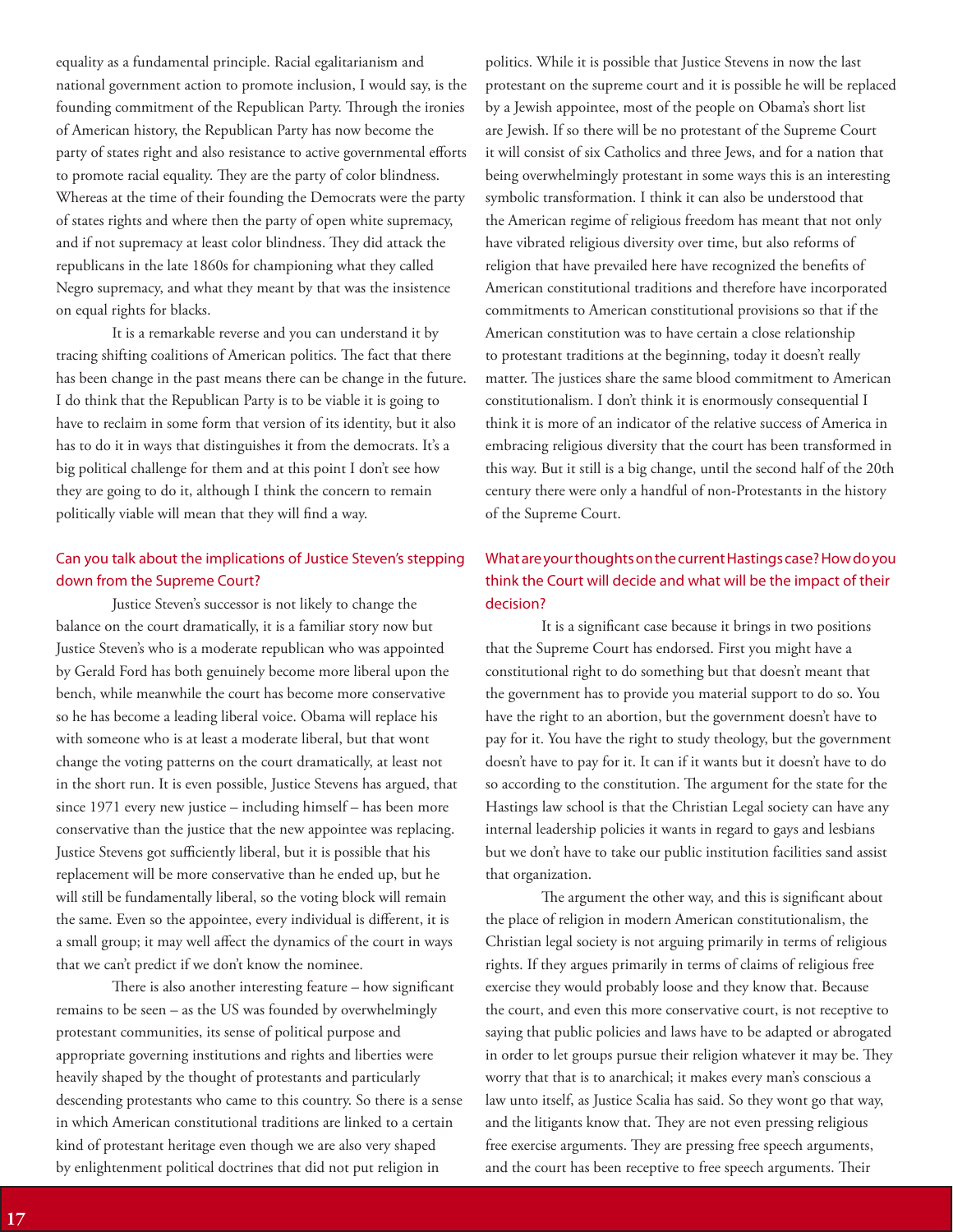logic is if you have a state institution, like the Hastings law school, that is providing facilities and other kinds of assistance to a variety of student organizations that represents an broad diversity of viewpoints, then it is not appropriate to single out a particular group whose viewpoints they don't like on a particular issue and say that they don't get the same opportunities and assistance that other groups do. Then that seems like the use of public institutions to discriminate against certain perspectives that represents an inconsistency with free speech. The court has said to high schools that offer their classrooms after hours to student groups that they have to permit the Christian group to come on the same basis as the gay and lesbian or gay straight alliance student group. That is what the litigants are building on in this case. Most of the free speech arguments have been successful with this court, so the recent precedents suggest that the Christian Legal Society has a good chance to win. But at the same time, the argument that the state doesn't have to pay for the exercise of right sit doesn't approve of is also help. That is why it is a good case. If I had to predict, I think that this still predominantly conservative court might well decide in favor of the Christian Legal society. But there are, even amongst the conservative members of the court, there are those whose voting records suggest its possible they might go the other way.

## There has been a lot of talk recently that Roe v. Wade will be overturned by the Court in the coming years. Do you think this is realistic?

I think we heard a lot more of that talk a while back than we do now. I think efforts to push the court to reconsider Roe v. Wade and also Planned Parenthood of Southeast Pennsylvania v. Casey, which is really the governing framework for abortion rights now. It modified Roe v. Wade, and it is now the reining precedent, though it still rests on Roe v. Wade. But we at the University of Pennsylvania should be particularly conscious of the importance of Planned Parenthood of Southeast Pennsylvania v. Casey because it is a case that really originated here and was lead by Catherine … she was at the Annenberg School of Public Policy Center. She is now the head of People to the American Way. She is the lawyer that took the case to the Supreme Court.

## What was the effect of the Planned Parenthood of Southeast Pennsylvania v. Casey case?

Instead of the trimester framework of Roe, which primarily said no ban or substantial regulation of abortion in the first trimester, regulations but not bans in the second trimester, and you can ban abortion in the third trimester. Casey replaces that with a two-part framework, prior to viability – the point at which the fetus can survive outside the mother's body without medical assistance – the state can regulate but not ban abortion. But it can now regulate from conception, which did not use to be the case, and after viability you can ban abortion. It permits more state

regulation than Roe did. But it does uphold the basic notion that prior to viability, the state can regulate abortion but it cannot place an undue burden that effectively prevents a woman from having an abortion during that time period. The anti-abortion movement is continuing to bring legislation that pushes against that framework, and they would love to see Casey and Roe overturned. The most recent development is the passage in Nebraska of a law that seeks to replace viability as the key at which you can ban abortion with when the fetus has developed enough of a nervous system to feel pain – and that is earlier than viability. That is a strategy of chipping away and Roe and Casey, and some of those efforts have been successful, but I would not predict that the Nebraska law will be upheld. The overturning of Roe entirely is not on the horizon, and I think that certainly replacing Justice Stevens is not going to alter that balance. There is a chance that Obama will appoint a third justice, and if he appoints a third one it is likely he will replace a conservative. If that were to happen, then the Roe and Casey line of decisions would probably be considerably safer.

## Are there any big constitutional law issues that haven't been the focus of a lot of news, but that you think are going to become important in the near future?

I can't say there are issues that haven't been in the news that are clearly going to become important, but I do think that the fact that economic crisis led the Obama adminstration to push through a variety of new forms of economic regulation and assistance, including its healthcare plan means that we are going to have more constitutional disputes of national economic regulatory and social assistance powers than we have had since the New Deal. There were lots of constitutional disputes during the New Deal over FDR's legislation, the court struck down a lot of that legislation. A lot of new social legislation in the 1960's, but the Warren Court was eager to uphold it. Now we have the stimulus package, the American Recovery and Reinvestment Act, the new financial regulation bill that looks like it will pass, and we may get other regulations that have to do with energy and the environment – and it's clear that conservative forces are mobilizing to bring lots of challenges to these bills in the name of federalism and state's rights, in the name of the economic and personal liberties of individuals and businesses, and they are doing it in part because there is a conservative majority on the Court. Being so, we do have a scenario much like the early New Deal in which the Court was largely populated by the previous, more conservative Republican generation confronting a flood of Democratic economic and social assistance legislation – and those are circumstances under which certainly conservatives will try to get the Court to challenge the Obama administrations' laws its enacted and may have some success. If so, those issues will dominate the Supreme Court agenda for at least a couple years in a way we haven't really had since the 1935 to 1938 period.